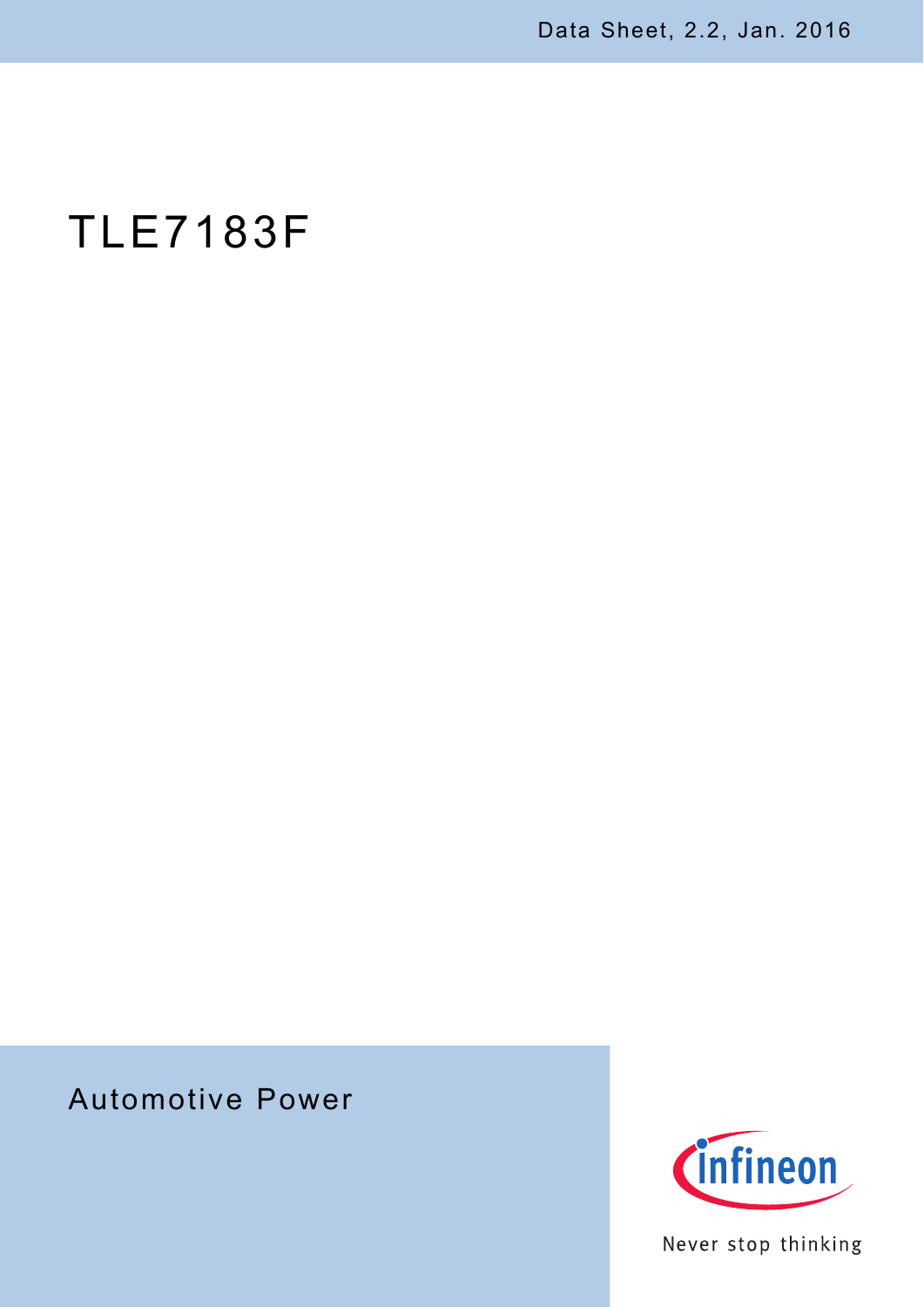

## **Table of Contents**

# <span id="page-1-0"></span>**Table of Contents**

| 1                                                                                                                                                           |  |
|-------------------------------------------------------------------------------------------------------------------------------------------------------------|--|
| 2                                                                                                                                                           |  |
| 3<br>3.1<br>3.2                                                                                                                                             |  |
| 4<br>4.1<br>4.2<br>4.3                                                                                                                                      |  |
| 5<br>5.1<br>5.1.1<br>5.1.2<br>5.1.3<br>5.1.4<br>5.2<br>5.2.1<br>5.2.2<br>5.2.3<br>5.2.4<br>5.2.5<br>5.2.6<br>5.2.7<br>5.2.8<br>5.3<br>5.3.1<br>5.4<br>5.4.1 |  |
| 6<br>6.1<br>6.2                                                                                                                                             |  |
| 7                                                                                                                                                           |  |
| 8                                                                                                                                                           |  |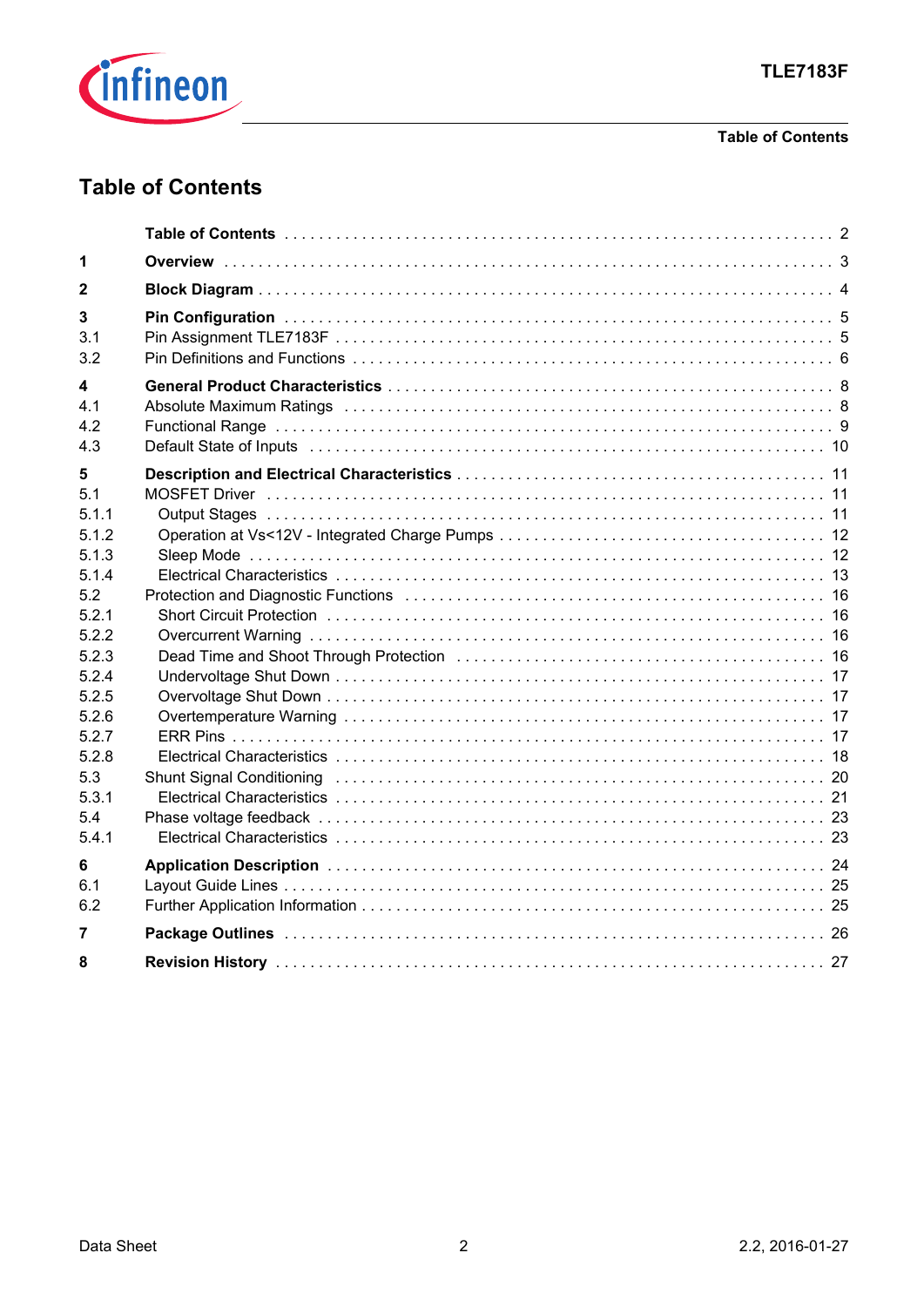

**TLE7183F**



## <span id="page-2-1"></span><span id="page-2-0"></span>**1 Overview**

#### **Features**

- Compatible to very low ohmic normal level input N-Channel MOSFETs
- Separate input for each MOSFET
- PWM frequency up to 30kHz
- Fulfils specification down to 5.5V supply voltage
- Low EMC sensitivity and emission
- VQFN-48 package with exposed heat slug
- Control inputs with TTL characteristics
- Separate source connection for each MOSFET
- Integrated minimum dead time
- Shoot through protection
- Short circuit protection with 5 fixed detection level available
- Disable function and sleep mode
- Detailed diagnosis
- Thermal overload warning for driver IC
- integrated overcurrent warning
- Integrated current sense amplifier
- 0 to 100% duty cycle
- Green Product (RoHS compliant)
- **AEC Qualified**

#### **Description**

The TLE7183F is a driver IC dedicated to control the 6 to 12 external MOSFETs forming the converter for high current 3 phase motor drives in the automotive sector. It incorporates features like short circuit detection, diagnosis and high output performance and combines it with typical automotive specific requirements like full functionality even at low battery voltages. Its 3 high side and 3 low side output stages are powerful enough to drive MOSFETs with 400nC gate charge with approx. 150 ns fall and rise times.

The TLE7183F can be ordered with 5 different options for a fixed short circuit detection level. Please see **[Table 2](#page-15-4)** for detailed information.

Typical applications are cooling fan, water pump, electro-hydraulic and electric power steering. The TLE7183F is designed for 12 Vpower net.

| <b>Type</b>     | <b>Options</b>   | Package    | <b>Marking</b>     |
|-----------------|------------------|------------|--------------------|
| <b>TLE7183F</b> | SCD1             | PG-VQFN-48 | TLE7183SCD1        |
| <b>TLE7183F</b> | SCD <sub>2</sub> | PG-VQFN-48 | TLE7183SCD2        |
| <b>TLE7183F</b> | SCD3             | PG-VQFN-48 | <b>TLE7183SCD3</b> |
| <b>TLE7183F</b> | SCD4             | PG-VQFN-48 | <b>TLE7183SCD4</b> |
| <b>TLE7183F</b> | SCD <sub>5</sub> | PG-VQFN-48 | <b>TLE7183SCD5</b> |



**PG-VQFN-48**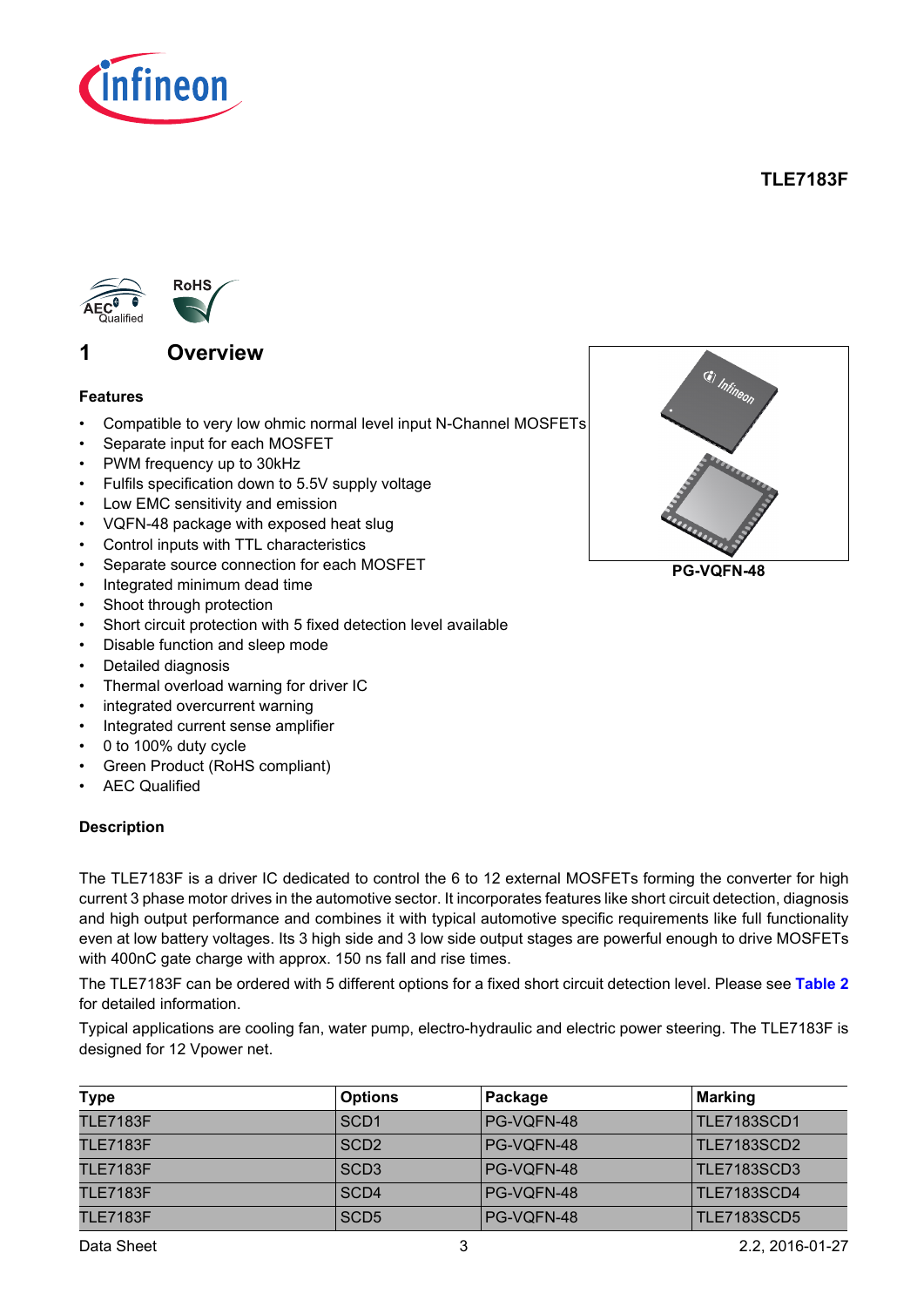

**Block Diagram**

# <span id="page-3-0"></span>**2 Block Diagram**



**Figure 1 Block Diagram**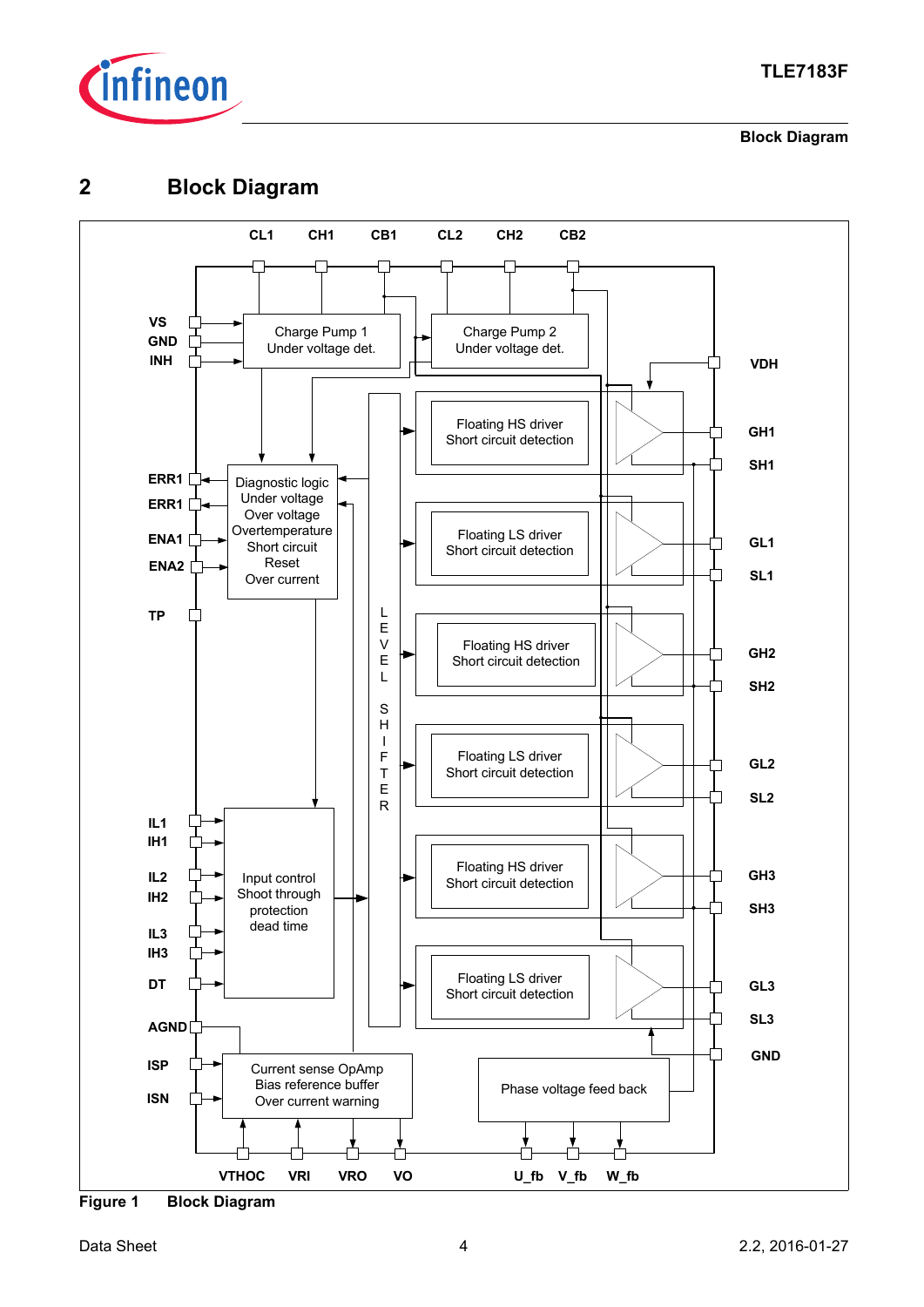

**Pin Configuration**

# <span id="page-4-0"></span>**3 Pin Configuration**

## <span id="page-4-1"></span>**3.1 Pin Assignment TLE7183F**



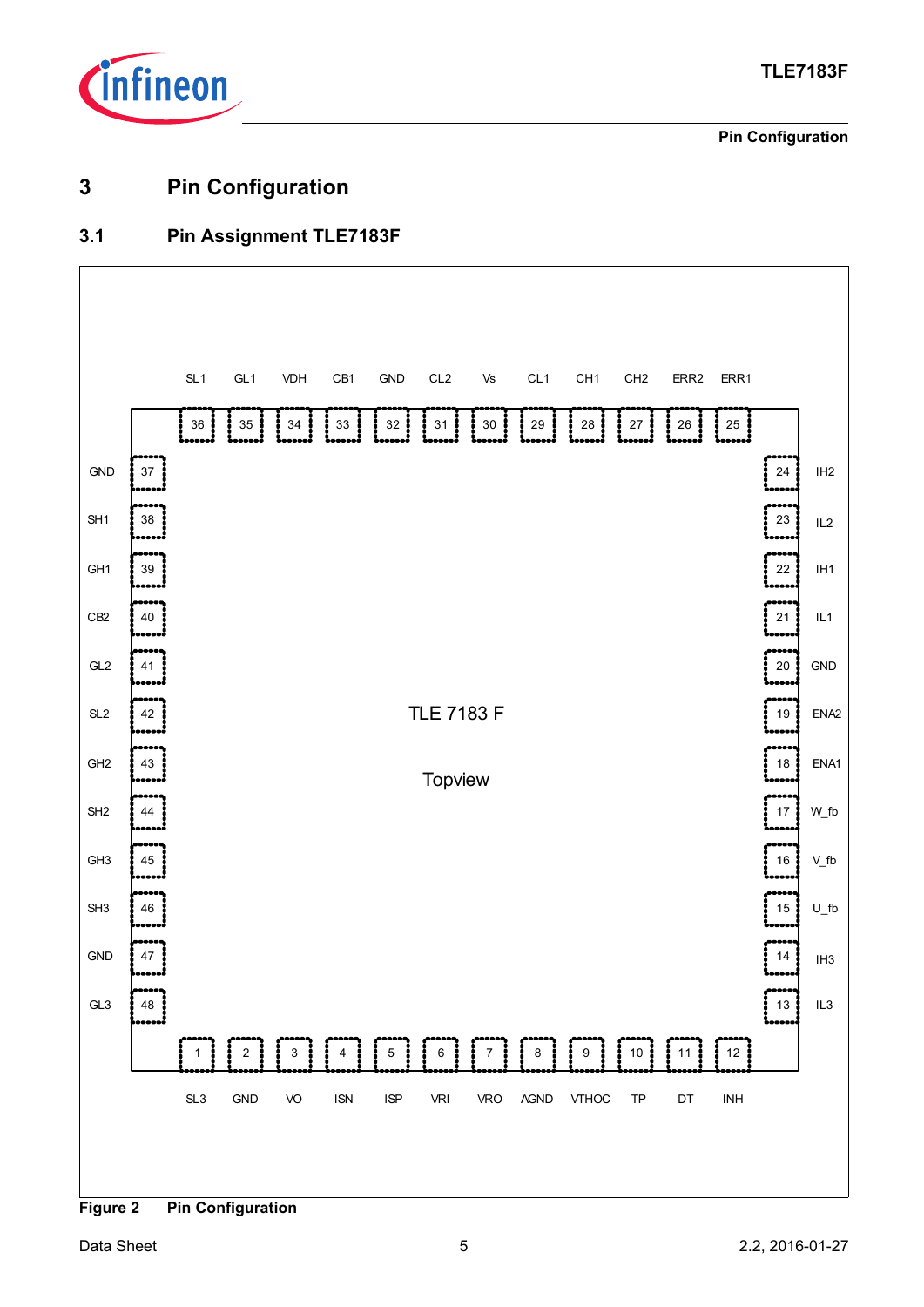

## **Pin Configuration**

## <span id="page-5-0"></span>**3.2 Pin Definitions and Functions**

| Pin                       | <b>Symbol</b>    | <b>Function</b>                                                       |
|---------------------------|------------------|-----------------------------------------------------------------------|
| 1                         | SL <sub>3</sub>  | Connection to source low side switch 3                                |
| $\boldsymbol{2}$          | <b>GND</b>       | Logic and power ground                                                |
| $\ensuremath{\mathsf{3}}$ | VO               | Output of OpAmp for shunt signal amplification                        |
| $\overline{\mathbf{4}}$   | <b>ISN</b>       | - Input of OpAmp for shunt signal amplification                       |
| 5                         | <b>ISP</b>       | + Input of OpAmp for shunt signal amplification                       |
| $\,6$                     | <b>VRI</b>       | Input of bias reference amplifier                                     |
| $\boldsymbol{7}$          | <b>VRO</b>       | Output of bias reference amplifier                                    |
| $\bf 8$                   | <b>AGND</b>      | Analog ground especially for the current sense OpAmp                  |
| 9                         | <b>VTHOC</b>     | Threshold voltage for overcurrent detection                           |
| 10                        | <b>TP</b>        | test pin, connect to GND of driver IC                                 |
| 11                        | DT               | Dead time program pin                                                 |
| 12                        | <b>INH</b>       | Inhibit pin (active low)                                              |
| 13                        | IL <sub>3</sub>  | Input for low side switch 3 (active high)                             |
| 14                        | IH <sub>3</sub>  | Input for high side switch 3 (active low)                             |
| 15                        | $U$ _fb          | Digital logic representation of the voltage phase U; positive logic   |
| 16                        | $V$ _fb          | Digital logic representation of the voltage phase V; positive logic   |
| 17                        | W_fb             | Digital logic representation of the voltage phase W; positive logic   |
| 18                        | ENA1             | Enable pin (active high)                                              |
| 19                        | ENA <sub>2</sub> | Enable pin (active high)                                              |
| 20                        | <b>GND</b>       | Logic and power ground                                                |
| 21                        | IL1              | Input for low side switch 1 (active high)                             |
| 22                        | IH <sub>1</sub>  | Input for high side switch 1 (active low)                             |
| 23                        | IL <sub>2</sub>  | Input for low side switch 2 (active high)                             |
| 24                        | IH <sub>2</sub>  | Input for high side switch 2 (active low)                             |
| 25                        | ERR1             | Error signal 1                                                        |
| 26                        | ERR <sub>2</sub> | Error signal 2                                                        |
| 27                        | CH <sub>2</sub>  | + terminal for pump capacitor of charge pump 2                        |
| 28                        | CH <sub>1</sub>  | + terminal for pump capacitor of charge pump 1                        |
| 29                        | CL <sub>1</sub>  | - terminal for pump capacitor of charge pump 1                        |
| 30                        | <b>VS</b>        | Voltage supply                                                        |
| 31                        | CL <sub>2</sub>  | - terminal for pump capacitor of charge pump 2                        |
| 32                        | <b>GND</b>       | Logic and power ground                                                |
| 33                        | CB1              | Buffer capacitor for charge pump 1                                    |
| 34                        | <b>VDH</b>       | Connection to drain of high side switches for short circuit detection |
| 35                        | GL <sub>1</sub>  | Output to gate low side switch 1                                      |
| 36                        | SL <sub>1</sub>  | Connection to source low side switch 1                                |
| 37                        | <b>GND</b>       | Logic and power ground                                                |
| 38                        | SH <sub>1</sub>  | Connection to source high side switch 1                               |
| 39                        | GH <sub>1</sub>  | Output to gate high side switch 1                                     |
| 40                        | CB <sub>2</sub>  | Buffer capacitor for charge pump 2                                    |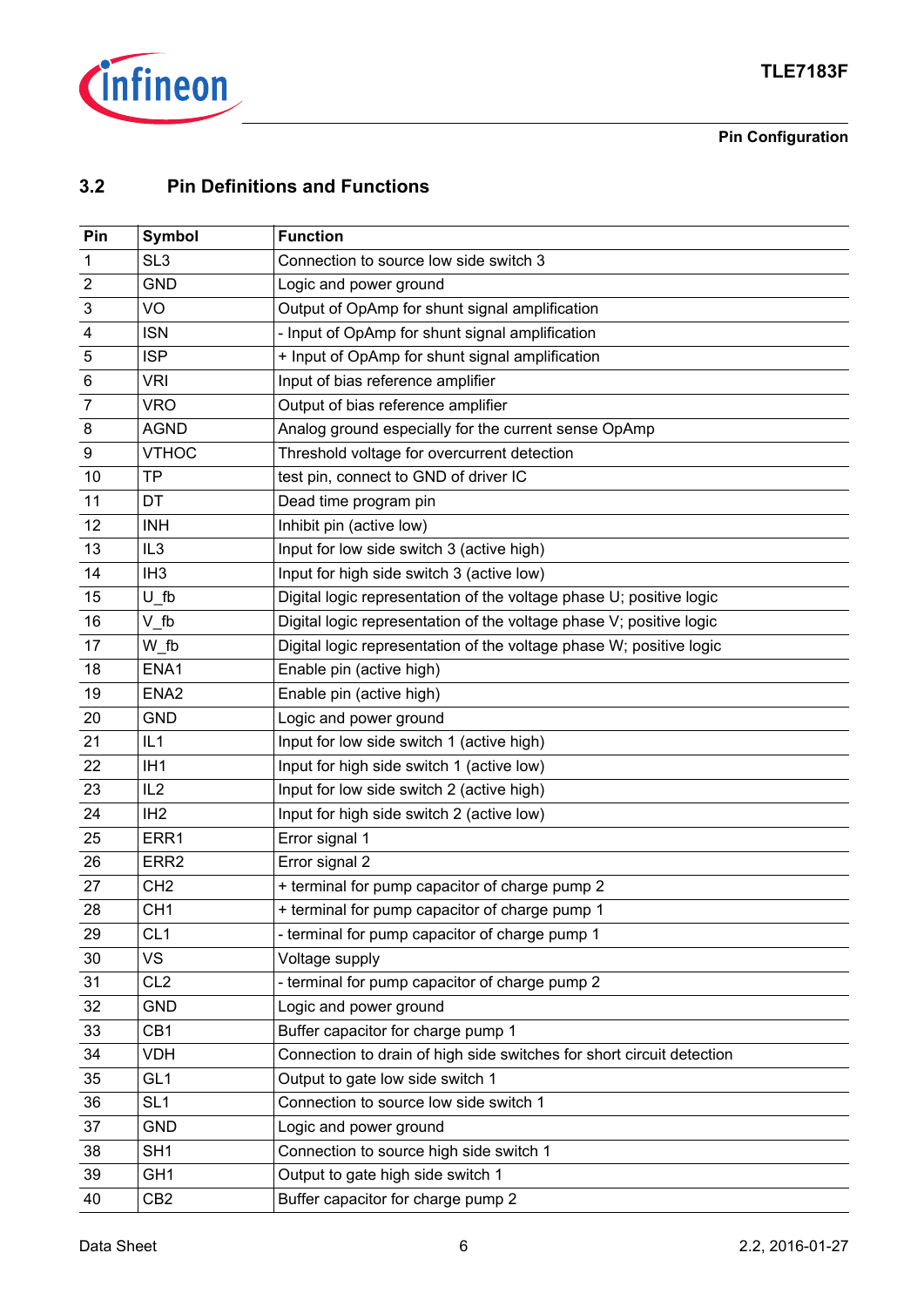

## **TLE7183F**

## **Pin Configuration**

| Pin | Symbol          | <b>Function</b>                         |
|-----|-----------------|-----------------------------------------|
| 41  | GL <sub>2</sub> | Output to gate low side switch 2        |
| 42  | SL <sub>2</sub> | Connection to source low side switch 2  |
| 43  | GH <sub>2</sub> | Output to gate high side switch 2       |
| 44  | SH <sub>2</sub> | Connection to source high side switch 2 |
| 45  | GH <sub>3</sub> | Output to gate high side switch 3       |
| 46  | SH <sub>3</sub> | Connection to source high side switch 3 |
| 47  | <b>GND</b>      | Logic and power ground                  |
| 48  | GL <sub>3</sub> | Output to gate low side switch 3        |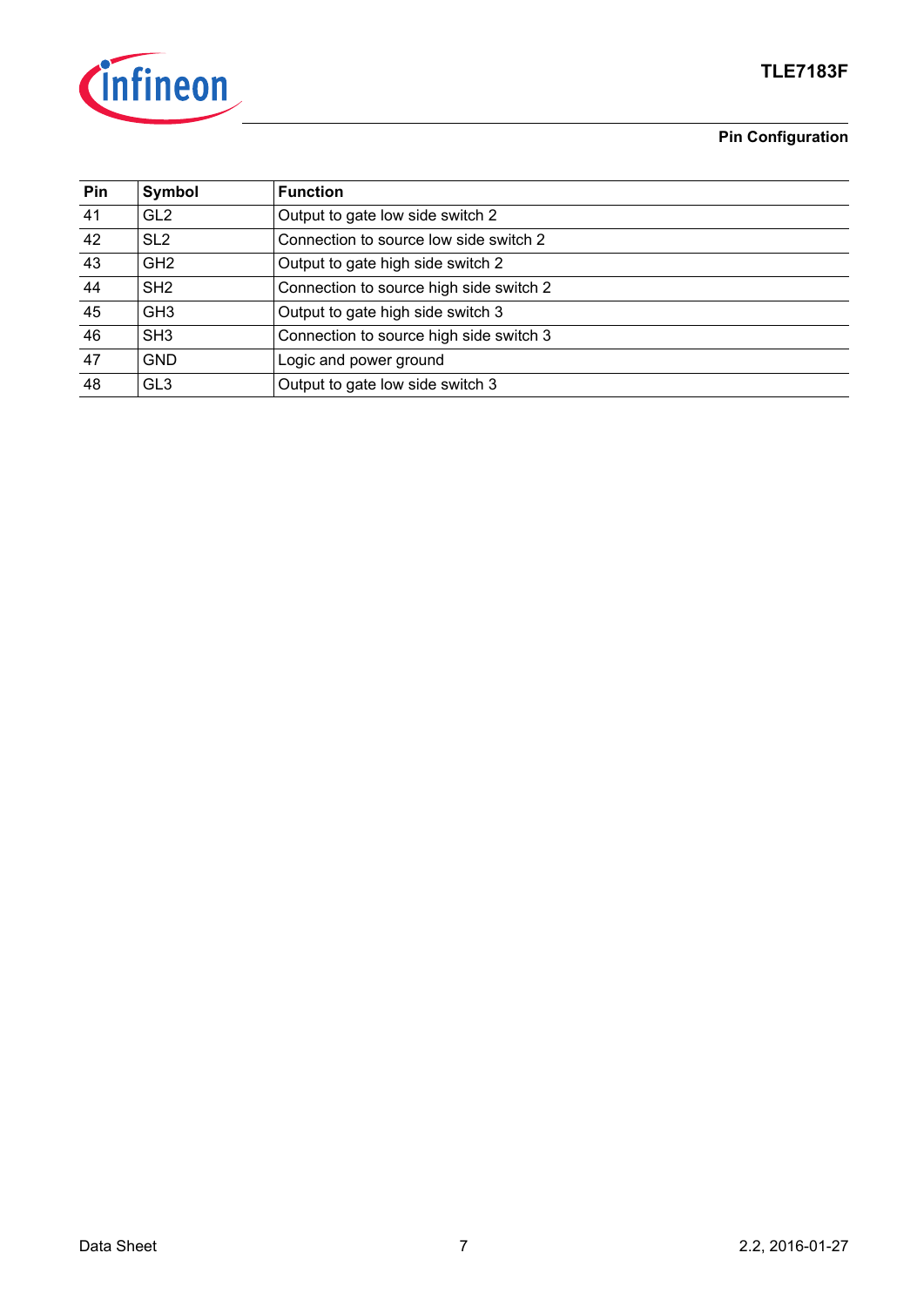

# <span id="page-7-0"></span>**4 General Product Characteristics**

## <span id="page-7-2"></span><span id="page-7-1"></span>**4.1 Absolute Maximum Ratings**

## **Absolute Maximum Ratings 1)**

40 °C ≤ *T***<sup>j</sup>** ≤ 150 °C; all voltages with respect to ground, positive current flowing into pin (unless otherwise specified)

| Pos.                | <b>Parameter</b>                                                  | <b>Symbol</b>      | <b>Limit Values</b> |                | <b>Unit</b>     | <b>Conditions</b>                                       |
|---------------------|-------------------------------------------------------------------|--------------------|---------------------|----------------|-----------------|---------------------------------------------------------|
|                     |                                                                   |                    | Min.                | Max.           |                 |                                                         |
| <b>Voltages</b>     |                                                                   |                    |                     |                |                 |                                                         |
| 4.1.1               | Supply voltage                                                    | $V_{\rm S}$        | $-4.0$              | 45             | V               | with 100hm and<br>$1\mu F$                              |
| 4.1.2               | Supply voltage                                                    | $V_{\rm S}$        | $-0.3$              | 45             | $\vee$          |                                                         |
| 4.1.3               | Supply voltage                                                    | $V_{\rm S}$        | $-0.3$              | 47             | V               | $t_{0}$ <200ms                                          |
| 4.1.4               | Voltage range at IHx, ILx, ERRx, VO, DT,<br>VTHOC, ENAx, VRI, VRO | $V_{\text{DP}}$    | $-0.3$              | 6.0            | $\vee$          |                                                         |
| 4.1.5               | Voltage range at INH                                              | $V_{\mathsf{INH}}$ | $-0.3$              | 18.0           | V               | $\overline{\phantom{0}}$                                |
| 4.1.6               | Voltage range at TP                                               | $V_{\text{TP}}$    | $-0.3$              | $\overline{c}$ | V               |                                                         |
| 4.1.7               | Voltage range at SLx                                              | $V_{\text{SL}}$    | $-7$                | $\overline{7}$ | $\vee$          |                                                         |
| 4.1.8               | Voltage range at SHx                                              | $V_{\text{SH}}$    | $-7$                | 45             | $\vee$          |                                                         |
| 4.1.9               | Voltage range at GLx                                              | $V_{\mathsf{GL}}$  | $-7$                | 18             | $\vee$          | $\overline{\phantom{0}}$                                |
| 4.1.10              | Voltage range at GHx                                              | $V_{\mathsf{GH}}$  | $-7$                | 55             | V               |                                                         |
| 4.1.11              | Voltage difference Gxx-Sxx                                        | $V_{\text{GS}}$    | $-0.3$              | 15             | $\vee$          |                                                         |
| 4.1.12              | Voltage range at VDH                                              | $V_{\mathsf{VDH}}$ | $-0.3$              | 55             | V               | INH=high                                                |
| 4.1.13              | Voltage range at VDH                                              | $V_{VDH}$          | $-4.0$              | 55             | V               | INH=high;<br>with $R_{VDH}$ >70 $\Omega$ ;<br>200ms, 5x |
| 4.1.14              | Voltage range at VDH                                              | $V_{\mathsf{VDH}}$ | $-0.3$              | 28             | $\vee$          | INH=low                                                 |
| 4.1.15              | Voltage range at VDH                                              | $V_{VDH}$          | $-4.0$              | 28             | $\vee$          | INH=low;<br>with $R_{VDH}$ >70 $\Omega$ ;<br>200ms, 5x  |
| 4.1.16              | Voltage range at CL1                                              | $V_\mathsf{CL1}$   | $-0.3$              | 25             | V               | $\overline{\phantom{0}}$                                |
| 4.1.17              | Voltage range at CH1, CB1                                         | $V_{\mathsf{CH1}}$ | $-0.3$              | 25             | V               |                                                         |
| 4.1.18              | Voltage difference CH1-CL1                                        | $V_{\text{DC1}}$   | $-0.3$              | 25             | $\vee$          | $\overline{\phantom{0}}$                                |
| 4.1.19              | Voltage range at CL2                                              | $V_{CL2}$          | $-0.3$              | 25             | V               | $\overline{\phantom{0}}$                                |
| 4.1.20              | Voltage range at CH2, CB2                                         | $V_{\mathsf{CH2}}$ | $-0.3$              | 45             | V               |                                                         |
| 4.1.21              | Voltage difference CH2-CL2                                        | $V_{\text{CP2}}$   | $-0.3$              | 25             | V               | $\overline{\phantom{0}}$                                |
| 4.1.22              | Voltage range at ISP, ISN                                         | $V_{\text{ISI}}$   | $-5$                | 5              | $\vee$          |                                                         |
| 4.1.23              | Output current range at VO                                        | $I_{\text{VO}}$    | $-20$               | 20             | mA              |                                                         |
| 4.1.24              | Gate resistor                                                     | $R_{\text{Gate}}$  | $\overline{c}$      | —              | $\Omega$        |                                                         |
| <b>Temperatures</b> |                                                                   |                    |                     |                |                 |                                                         |
| 4.1.25              | Junction temperature                                              | $T_{\rm i}$        | $-40$               | 150            | $\rm ^{\circ}C$ |                                                         |
| 4.1.26              | Storage temperature                                               | $T_{\mathsf{stg}}$ | $-55$               | 150            | $\circ$ C       |                                                         |
| 4.1.27              | Lead soldering temperature<br>$(1/16"$ from body)                 | $T_{\mathsf{sol}}$ |                     | 260            | $\rm ^{\circ}C$ |                                                         |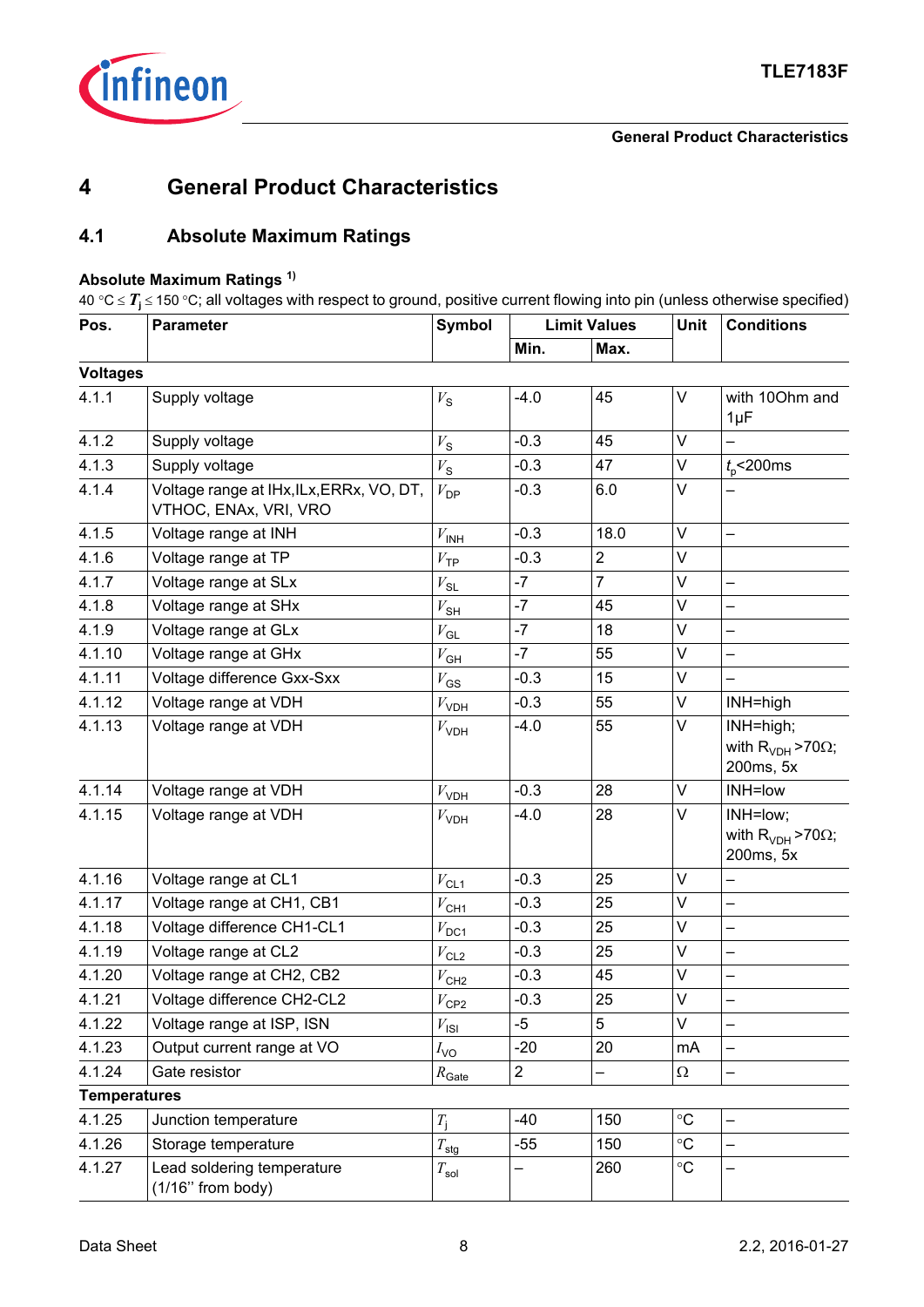

#### **General Product Characteristics**

#### **Absolute Maximum Ratings** (cont'd)**1)**

40 °C ≤ *T***<sup>j</sup>** ≤ 150 °C; all voltages with respect to ground, positive current flowing into pin (unless otherwise specified)

| Pos.   | <b>Parameter</b>                                    | Symbol            | <b>Limit Values</b> |      | <b>Unit</b>     | <b>Conditions</b> |
|--------|-----------------------------------------------------|-------------------|---------------------|------|-----------------|-------------------|
|        |                                                     |                   | Min.                | Max. |                 |                   |
| 4.1.28 | Peak reflow soldering temperature <sup>2)</sup>     | $T_{\text{ref}}$  |                     | 260  | $\rm ^{\circ}C$ |                   |
|        | <b>Thermal Resistance</b>                           |                   |                     |      |                 |                   |
| 4.1.29 | Junction to case                                    | $R_{\text{thiC}}$ |                     | 5    | K/W             |                   |
|        | <b>Power Dissipation</b>                            |                   |                     |      |                 |                   |
| 4.1.30 | Power Dissipation (DC) @<br>TCASE=125°C             | $P_{\text{tot}}$  |                     | 2    | W               |                   |
|        | <b>ESD Susceptibility</b>                           |                   |                     |      |                 |                   |
| 4.1.31 | ESD Resistivity <sup>3)</sup>                       | $V_{ESD}$         |                     | 2    | kV              |                   |
| 4.1.32 | ESD Resistivity (charge device model) <sup>4)</sup> | $V_{ESD}$         |                     | 750  | V               |                   |
|        |                                                     |                   |                     |      |                 |                   |

1) Not subject to production test, specified by design.

2) Reflow profile IPC/JEDEC J-STD-020C

3) ESD susceptibility HBM according to EIA/JESD 22-A 114B

4) ESD susceptibility CDM according to EIA/JESD 22-C 101

#### *Attention: Stresses above the ones listed here may cause permanent damage to the device. Exposure to absolute maximum rating conditions for extended periods may affect device reliability.*

#### *Attention: Integrated protection functions are designed to prevent IC destruction under fault conditions described in the data sheet. Fault conditions are considered as "outside" normal operating range. Protection functions are not designed for continuous repetitive operation.*

## <span id="page-8-0"></span>**4.2 Functional Range**

| Pos.  | <b>Parameter</b>                                | Symbol                        |             | <b>Limit Values</b> | <b>Unit</b> | <b>Conditions</b>                       |
|-------|-------------------------------------------------|-------------------------------|-------------|---------------------|-------------|-----------------------------------------|
|       |                                                 |                               | Min.        | Max.                |             |                                         |
| 4.2.1 | Supply voltage <sup>1)2)</sup>                  | $V_{\rm S}$                   | 5.5         | 20                  | V           | DC                                      |
|       |                                                 |                               | 5.5         | 28                  |             | t < 1s                                  |
| 4.2.2 | Duty cycle <sup>3)</sup>                        | D                             | 0           | 100                 | $\%$        |                                         |
| 4.2.3 | PWM frequency                                   | $F_{\rm PWM}$                 | $\mathbf 0$ | 25                  | kHz         | Total gate charge<br>400 <sub>n</sub> C |
| 4.2.4 | Quiescent current <sup>4)</sup>                 | $I_{\mathsf{Q}}$              | -           | 30                  | μA          | $V_S$ , $V_{DH}$ <20 V                  |
| 4.2.5 | Quiescent current into VDH                      | $I_{\mathsf{Q\_VDH}}$         | -           | 30                  | μA          | $VDH$ < 20V;                            |
|       |                                                 |                               |             |                     |             | $V_S$ pin open                          |
| 4.2.6 | Supply current at Vs                            | $I_{\mathsf{Vs}}$             |             |                     |             | $FPWM = 25kHz$                          |
|       |                                                 |                               |             |                     |             | $QG=250nC$ :                            |
|       |                                                 |                               |             | 175                 | mA          | $V_{\rm s} = 5.5V$                      |
|       |                                                 |                               |             | 175                 |             | $V_{\rm s}$ = 14V                       |
|       |                                                 |                               |             | 110                 |             | $V_s$ = 17V                             |
|       |                                                 |                               |             | 110                 |             | $V_s = 20V$                             |
| 4.2.7 | Supply current at Vs(device                     | $I_{\mathsf{Vs}(\mathsf{o})}$ |             | 60                  | mA          | Vs=5.5V17V                              |
|       | disabled by ENA)                                |                               |             | 50                  |             | Vs=17V20V                               |
| 4.2.8 | Currrent into VDH (device not in<br>sleep mode) | $I_{VDH}$                     |             | 1.5                 | mA          | $V_{VDH} = 5.5.20V$<br>INH=high         |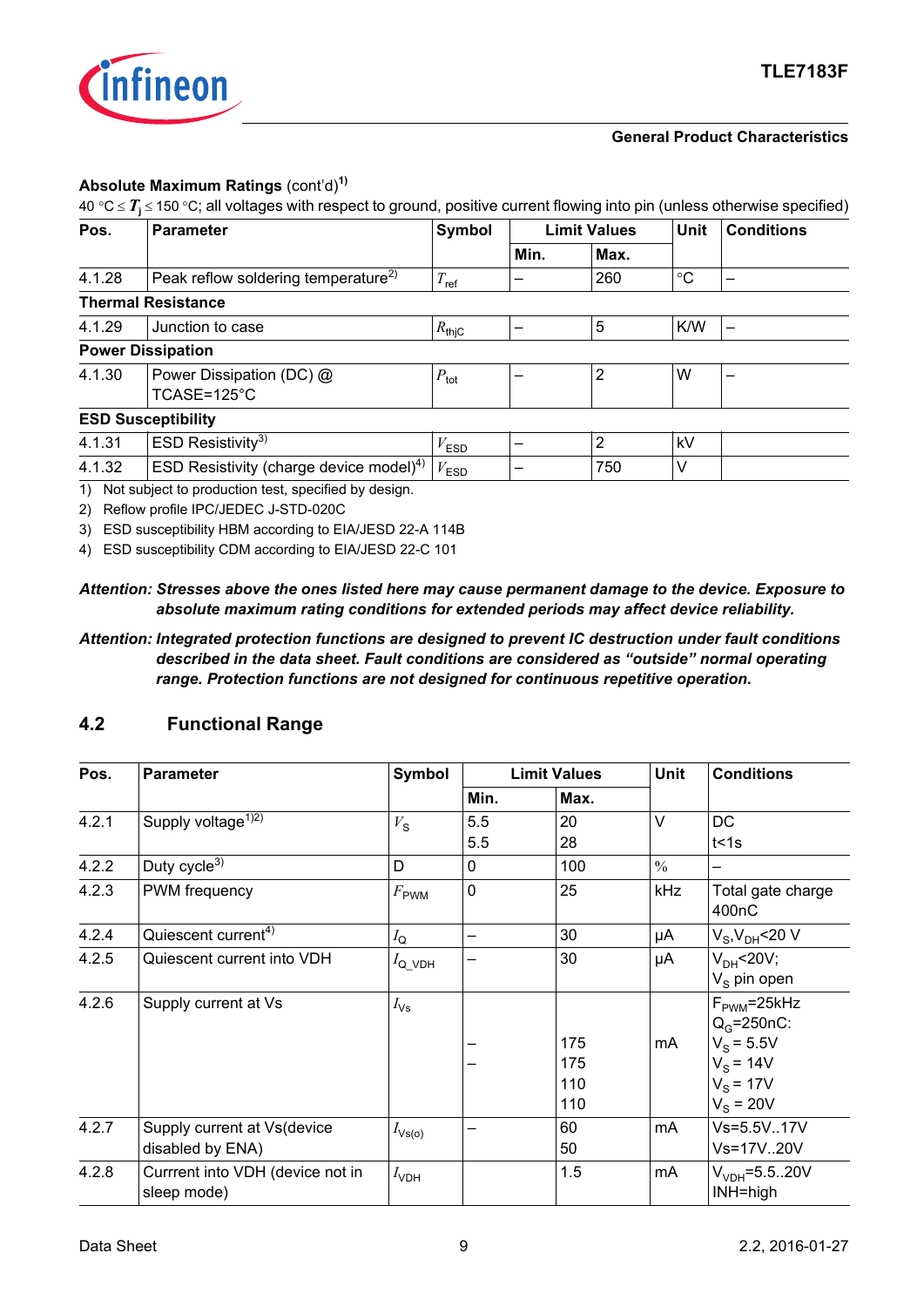

#### **General Product Characteristics**

| Pos.   | <b>Parameter</b>           | Symbol | <b>Limit Values</b> |      |             |                | Unit | <b>Conditions</b> |
|--------|----------------------------|--------|---------------------|------|-------------|----------------|------|-------------------|
|        |                            |        | Min.                | Max. |             |                |      |                   |
| 4.2.9  | Voltage difference CB2-VDH | CB2    | $-0.3$              | 25   |             | Operation mode |      |                   |
| 4.2.10 | Junction temperature       |        | -40                 | 150  | $\sim$<br>ັ |                |      |                   |

1) max ratings for Tj has to be considered as well

2) For proper start up minimum Vs=6.5V is required

3) Duty cycle is referred to the high side input command (IHx); The duty cycles can be driven continuously and fully operational

4) total current consumption from power net (Vs and VDH)

*Note: Within the functional range the IC operates as described in the circuit description. The electrical characteristics are specified within the conditions given in the related electrical characteristics table.*

## <span id="page-9-0"></span>**4.3 Default State of Inputs**

#### **Table 1 Default State of Inputs**

| <b>Characteristic</b>                                                  | <b>State</b>                         | <b>Remark</b>                    |
|------------------------------------------------------------------------|--------------------------------------|----------------------------------|
| Default state of ILx (if ILx left open)                                | Low                                  | Low side MOSFETs off             |
| Default state of IHx (if IHx left open)                                | High                                 | High side MOSFETs off            |
| Default state of ENA (if ENA1 left open)                               | Low                                  | Device outputs disabled          |
| Default state of ENA (if ENA2 left open)                               | Low                                  | Device outputs disabled          |
| Default state of INH (if INH left open)                                | Low                                  | Sleep mode, $I_{\Omega}$ < 30 µA |
| Default State of sense amplifier output $V_{\Omega}$<br>$(ISP=ISN=0V)$ | Zero ampere equivalent               |                                  |
| Status of the device and the outputs when<br>$ENA1=ENA2=INH=11$        | Device active and outputs functional | $Vs = 5.5.28V$                   |
| Pull up or pull down integrated resistors<br>Ixx, ENA                  | $30kQ + 40%$                         |                                  |
| Pull down integrated resistor INH                                      | $45kQ + 40%$                         |                                  |

*Note: The load condition "C=22nF; RLoad=1*Ω*" in the paragraph "Electrical characteristics / Dynamic charactersitic" means that RLoad is connected between the output Gxx and the positive terminal of the C. The negative terminal of the C is connected to GND and the corresponding Sxx. The voltage is measured at the positive terminal of the C.*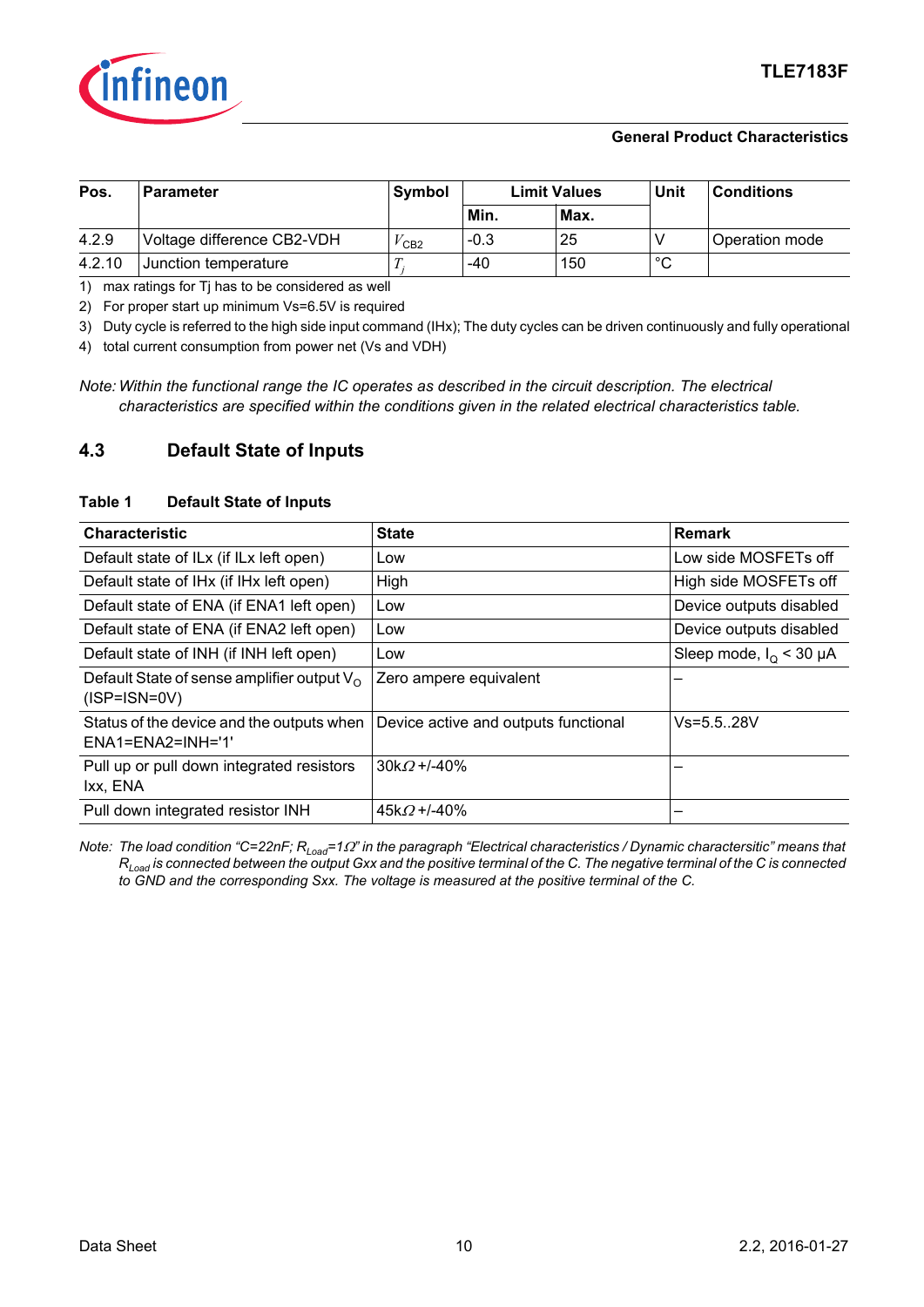

# <span id="page-10-0"></span>**5 Description and Electrical Characteristics**

## <span id="page-10-1"></span>**5.1 MOSFET Driver**

## <span id="page-10-2"></span>**5.1.1 Output Stages**

The 3 low side and 3 high side powerful push-pull output stages of the TLE7183F are all floating blocks, each with its own source pin. This allows the direct connection of the output stage to the source of each single MOSFET, allowing a perfect control of each gate-source voltage even when 200A are driven in the bridge with rise and fall times clearly below 1µs.

All 6 output stages have the same output power and thanks to the used charge pump principle they can be switched all up to 30kHz.

Its output stages are powerful enough to drive MOSFETs with 400nC gate charge with approx. 150ns fall and rise times or even to run 12 MOSFETs with 200nC each with fall and rise times of approx. 150ns.

Maximum allowed power dissipation, max. junction temperature and the limited current capabilities of the charge pump limit the use for higher frequencies.

Each output stage has its own short circuit detection block. For more details about short circuit detection see **[Chapter 5.2.1](#page-15-5)**.

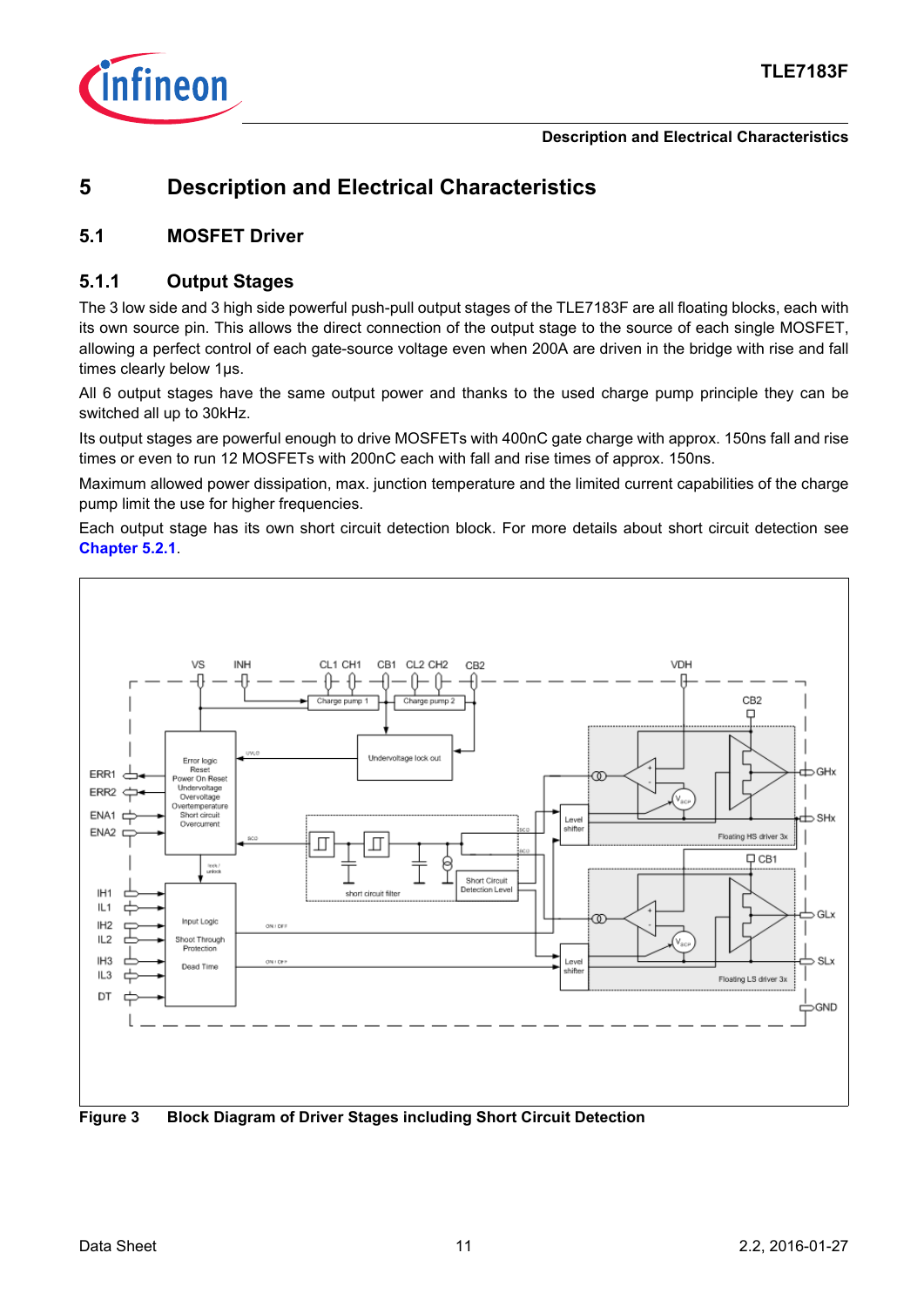

## <span id="page-11-0"></span>**5.1.2 Operation at Vs<12V - Integrated Charge Pumps**

The TLE7183F provides a feature tailored to the requirements in 12V automotive applications. Often the operation of an application has to be assured even at 9V supply voltage or lower. Normally bridge driver ICs provide in such conditions clearly less than 9V to the gate of the external MOSFETs, increasing their  $R_{DSon}$  and the associated power dissipation.

The TLE7183F has two charge pump circuitries for external capacitors.

The operation of the charge pumps is independent upon the pulse pattern of the MOSFETs.

The output of the charge pumps are regulated. The first charge pump doubles the supply voltage as long as it is below 8V. At 8V supply voltage and above, charge pump 1 regulates its output to 15V typically. Above 15V supply voltage, the output voltage of charge pump 1 will increase linearly.Yet, the output will not exceed 25V.

Charge pump 2 is regulated as well but it is pumped to the voltage on Vs. Normally VDH and Vs are in the same voltage range. The driver is not designed to have significant higher voltages at VDH compared to Vs. This would lead to reduced supply voltages for the high side output stages.

Charge pump 1 supplies the low side MOSFETS and output stages for the low side MOSFETs with sufficient voltage to assure 10V at the MOSFETs´ gate even if the supply voltage is below 10V. Charge pump 2 supplies the output stages for the high side MOSFETs with sufficient voltage to assure 10V at the MOSFETs´ gate. In addition, the charge pump 1 supplies most of the internal circuits of the driver IC, including charge pump 2. Output of charge pump 1 is the buffer capacitor CB1 which is referenced to GND.

Charge pump 2 supplies the high side MOSFETs and the output stages for the high side MOSFETs with sufficient voltage to assure 10V at the high side MOSFET gate. Output of charge pump 2 is buffer capacitor CB2 which is referenced to VDH.

This concept allows to drive all external MOSFETs in the complete duty cycle range of 0 to 100% without taking care about recharging of any bootstrap capacitors.

This simplifies the use in all applications especially in motor drives with block wise commutation.

The charge pumps are only deactivated when the device is put into sleep mode via INH.

During Start Up of the device it is not allowed to have any PWM patterns at the ILx and IHx pins until the charge pumps have ramped up to their final values or it is recommended to keep one ENAx pin low. So for proper Wake Up at  $V_{V}$ swu the output stages of the driver IC have to be switched off or one ENAx pin has to kept low.

The size of the charge pump capacitors (pump capacitors CPx as well as buffer capacitors CBx) can be varied between 1 µF and 4.7 µF. Yet, larger capacitor values result in higher charge pump voltages and less voltage ripple on the charge pump buffer capacistors CBx (which supply the internal circuits as well as the external MOSFETs, pls. see above). Besides the capacitance values the ESR of the buffer capacitors CBx determines the voltage ripple as well. It is recommended to use buffer capacitors CBx that have small ESR.

Pls. see also **[Chapter 5.1.3](#page-11-1)** for capacitor selection.

## <span id="page-11-1"></span>**5.1.3 Sleep Mode**

When the INH pin is set to low, the driver will be set to sleep mode. The INH pin switches off the complete supply structure of the device and leads finally to an undervoltage shut down of the complete driver. Enabling the device with the INH pin means to switch on the supply structure. The device will run through power on reset during wake up. It is recommended to perform a Reset by ENA after Wake up to remove possible ERR signals; Reset is performed by keeping one or more ENA pins low until the charge pump voltages have ramped up.

Enabling and disabling with the INH pin is not very fast. For fast enable / disable the ENA pin is recommended.

When the TLE 7183 F is in INH mode (INH is low) or when the supply voltage is not available on the Vs pin, then the driver IC is not supplied, the charge pumps are inactive and the charge pump capacitors are discharged. Pin CB2 (+ terminal of buffer capacitor 2) will decay to GND. When the battery voltage is still applied to VDH (- terminal of buffer capacitor 2) the buffer capacitor 2 will slowly charged to battery voltage, yet with reversed polarity compared to the polarity during regular operation. Hence, it is important to use a buffer capacitor 2 (CB2) that can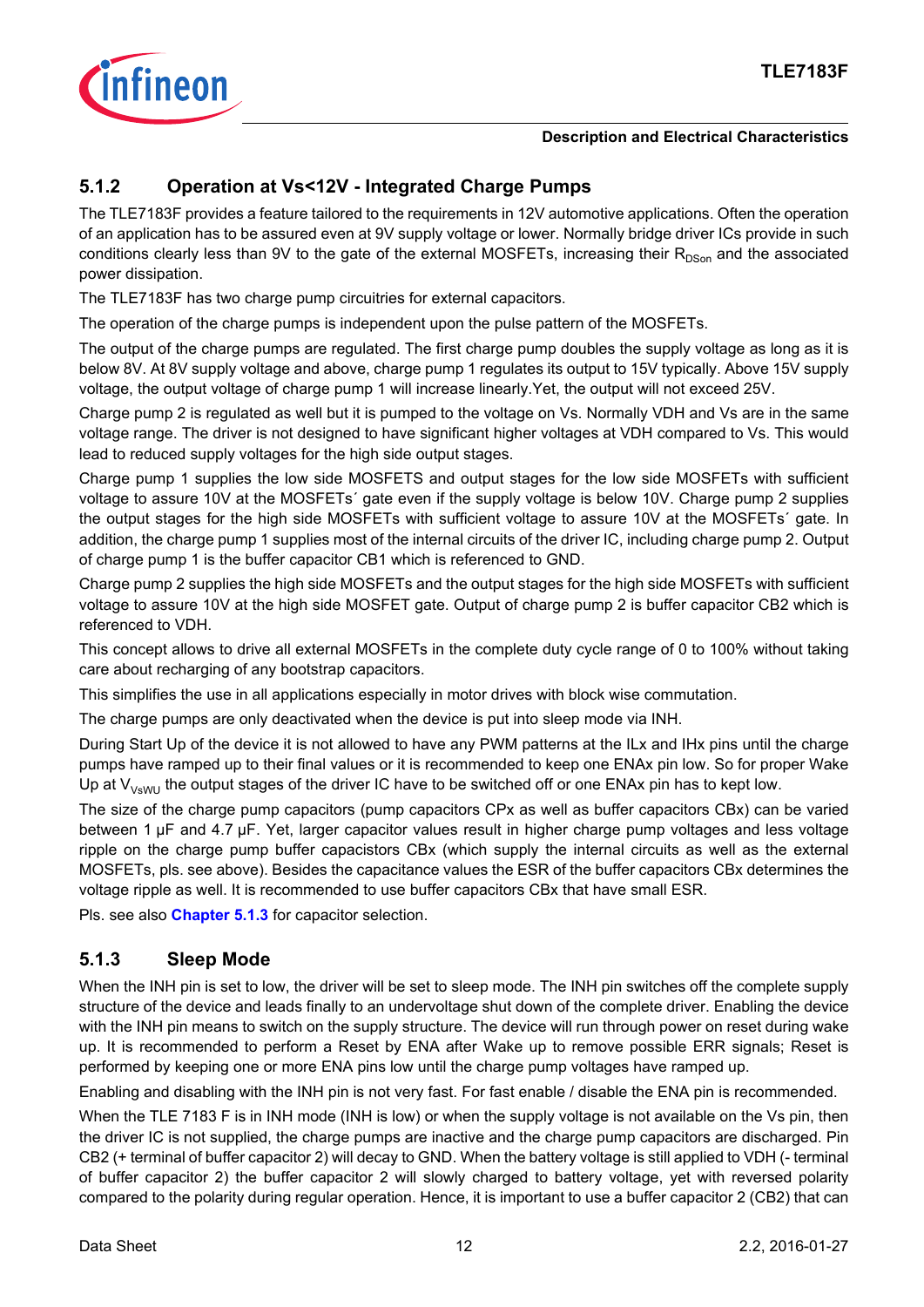

withstand both, +25 V during operation mode and - $V_{BAT}$  during INH mode, e.g. a ceramic capacitor. In case of load dump during INH mode, the negative voltage across CB2 will be clamped to -31 V (CB2 referenced to VDH).

## <span id="page-12-0"></span>**5.1.4 Electrical Characteristics**

#### **Electrical Characteristics MOSFET drivers - DC Characteristics**

| Pos.   | <b>Parameter</b>                                                                              | <b>Symbol</b>                                    | <b>Limit Values</b>      |                          |                          | <b>Unit</b> | <b>Conditions</b>                     |
|--------|-----------------------------------------------------------------------------------------------|--------------------------------------------------|--------------------------|--------------------------|--------------------------|-------------|---------------------------------------|
|        |                                                                                               |                                                  | Min.                     | Typ.                     | Max.                     |             |                                       |
| 5.1.1  | Low level output voltage                                                                      | $V_{\mathrm{G\_LL}}$                             |                          | —                        | 0.2                      | $\vee$      | $I=30mA$                              |
| 5.1.2  | High level output voltage, Low Side                                                           | $V_{\mathrm{G\_HL}}$                             | 7.5                      | $\overline{\phantom{0}}$ | 13                       | V           | I=-2mA; Vs=5.58V                      |
| 5.1.3  | High level output voltage, High Side                                                          | $V_{\mathsf{G\_HL}}$                             | 6.5                      | $\overline{\phantom{0}}$ | 13                       | V           | I=-2mA; Vs=5.58V                      |
| 5.1.4  | High level output voltage                                                                     | $V_{\mathsf{G\_HL}}$                             | 9                        |                          | 13                       | $\vee$      | I=-2mA; Vs=820V                       |
| 5.1.5  | High level output voltage difference                                                          | $dV_{\mathsf{G\_H}}$                             | $\overline{\phantom{0}}$ | —                        | 1.0                      | V           | I=-100mA; Vs=20V                      |
| 5.1.6  | Gate drive output voltage (device<br>disabled via ENAx)                                       | $V_{\text{G(DIS)}}$                              | —                        |                          | 0.2                      | V           | Disabled;<br>Vs=5.520V;<br>$I=10mA$   |
| 5.1.7  | Gate drive output voltage<br>$Ti = -40^{\circ}C$<br>$Ti=25^{\circ}C$<br>$Ti=150^{\circ}C$     | $V_{\mathsf{G\_5}}$                              |                          |                          | 1.4<br>1.2<br>1.0        | $\vee$      | <b>UVLO</b> ; Vs <= 5.5V              |
| 5.1.8  | Gate drive output voltage high side<br>$Tj = -40$ °C<br>$Ti=25^{\circ}C$<br>$Ti=150^{\circ}C$ | $V_{\text{G}_\text{LHS}}$                        | —                        | —                        | 1.4<br>1.2<br>1.0        | $\vee$      | Overvoltage                           |
| 5.1.9  | Gate drive output voltage low side                                                            | $V_{\text{G}_\text{LS}}$                         |                          |                          | 0.2                      | $\vee$      | Overvoltage                           |
| 5.1.10 | Low level input voltage of Ixx, ENAx                                                          | $V_{\perp\perp\perp}$                            | $\overline{\phantom{0}}$ | —                        | 1.0                      | V           | $\overline{\phantom{0}}$              |
| 5.1.11 | High level input voltage of lxx,<br><b>ENAx</b>                                               | $V_{\mathsf{L},\mathsf{HL}}$                     | 2.0                      | —                        | —                        | V           |                                       |
| 5.1.12 | Low level input voltage of INH                                                                | $V_{\mathsf{L}\underline{\mathsf{L}\mathsf{L}}}$ | $\overline{\phantom{0}}$ | $\overline{\phantom{0}}$ | 0.75                     | $\vee$      | $\overline{\phantom{0}}$              |
| 5.1.13 | High level input voltage of INH                                                               | $V_{\text{L}}$ $\underline{\rm HL}$              | 2.1                      | —                        | $\overline{\phantom{0}}$ | V           |                                       |
| 5.1.14 | Input hysteresis of IHx, ILx, ENAx                                                            | $dV_1$                                           | 50                       | $\overline{\phantom{0}}$ | —                        | mV          | $Vs = 5.5.8V$                         |
| 5.1.15 | Input hysteresis of IHx, ILx, ENAx                                                            | $dV_1$                                           | 100                      | 200                      | ——                       | mV          | $Vs = 820V$                           |
| 5.1.16 | Output bias current SHx                                                                       | $I_{\text{SHx}}$                                 | 0.3                      | 1.0                      | 1.6                      | mA          | VSHx=0(Vs+1);<br>ILx=low; IHx=high    |
| 5.1.17 | Output bias current SLx                                                                       | $I_{\text{SLx}}$                                 | 0.3                      | 1.0                      | 1.6                      | mA          | <b>VSLx=07V:</b><br>ILx=low; IHx=high |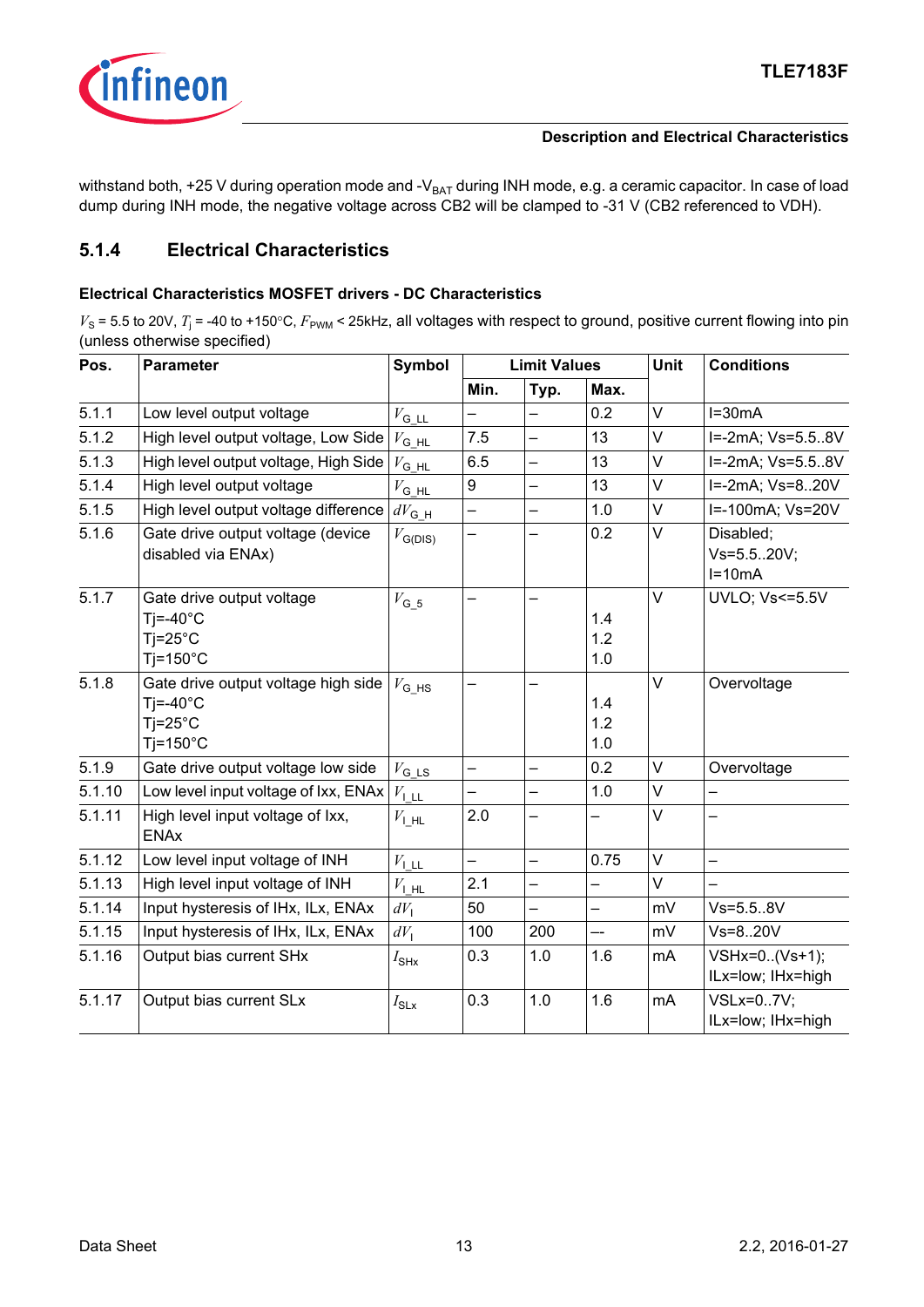

## **Electrical Characteristics MOSFET drivers - Dynamic Characteristics**

| Pos.   | <b>Parameter</b>                                                               | Symbol                                 |                              | <b>Limit Values</b>          |                              | Unit    | <b>Conditions</b>                                                                                           |  |
|--------|--------------------------------------------------------------------------------|----------------------------------------|------------------------------|------------------------------|------------------------------|---------|-------------------------------------------------------------------------------------------------------------|--|
|        |                                                                                |                                        | Min.                         | Typ.                         | Max.                         |         |                                                                                                             |  |
| 5.1.18 | Min. internal dead time                                                        | $t_{\text{DT\_MIN}}$                   | 50                           |                              | 200                          | ns      | DT pin to GND<br>$(RDT=0Ω)$                                                                                 |  |
| 5.1.19 | Programmable internal dead time                                                | $t_{\text{DT}}$                        | 0.26<br>0.64<br>1.07<br>2.02 | 0.41<br>1.05<br>1.85<br>3.82 | 0.56<br>1.45<br>2.63<br>5.62 | $\mu s$ | $R_{DT}$ =10 k $\Omega$<br>$R_{DT}$ =47 k $\Omega$<br>$R_{DT}$ =100 k $\Omega$<br>$R_{DT}$ =1000 k $\Omega$ |  |
| 5.1.20 | Max. internal dead time                                                        | $t_{\text{DT\_MAX}}$                   | 2.33                         |                              | 6.35                         | $\mu s$ | DT pin open                                                                                                 |  |
| 5.1.21 | Turn on current, peak                                                          | $I_{\mathsf{G}(\mathsf{on})}$          |                              | 0.8                          |                              | A       | VGxx-VSxx=0V;<br>$Vs = 5.5.8V;$<br>$C = 22nF$ ;<br>$R_{Load} = 1\Omega$                                     |  |
| 5.1.22 | Turn on current, peak                                                          | $I_{\mathsf{G}(\mathsf{on})}$          |                              | 1.5                          |                              | A       | VGxx-VSxx=0V;<br>Vs=820V<br>$C=22nF;$<br>$R_{Load} = 1\Omega$                                               |  |
| 5.1.23 | Turn off current, peak                                                         | $I_{\text{G(off)}}$                    |                              | 1.5                          |                              | A       | VGxx-VSxx=10V;<br>$Vs=820V$<br>$C=22nF$ ;<br>$R_{Load} = 1\Omega$                                           |  |
| 5.1.24 | Rise time (20-80%)<br>$T_i = -40$ °C<br>$T_i = 25$ °C<br>$T_i = 150^{\circ}$ C | $t_{\scriptstyle \rm G\_rise}$         |                              | 150                          | 400<br>400<br>700            | ns      | C=22nF; $R_{Load}$ =1 $\Omega$                                                                              |  |
| 5.1.25 | Fall time (20-80%)<br>$T_i = -40$ °C<br>$T_i = 25$ °C<br>$T_i = 150^{\circ}C$  | $t_{\scriptscriptstyle \text{G-fall}}$ |                              | 150                          | 230<br>230<br>500            | ns      | C=22nF; $R_{Load} = 1\Omega$                                                                                |  |
| 5.1.26 | Input propagation time (low on)                                                | $t_{P(ILN)}$                           | 90                           | 190                          | 290                          | ns      | C=22nF; $R_{Load} = 1\Omega$                                                                                |  |
| 5.1.27 | Input propagation time (low off)                                               | $t_{\mathsf{P}(I\mathsf{LF})}$         | 0                            | 100                          | 200                          | ns      | C=22nF; $R_{Load} = 1\Omega$                                                                                |  |
| 5.1.28 | Input propagation time (high on)                                               | $t_{\text{P(HN)}}$                     | 90                           | 190                          | 290                          | ns      | C=22nF; $R_{Load} = 1\Omega$                                                                                |  |
| 5.1.29 | Input propagation time (high off)                                              | $t_{\text{P(IHF)}}$                    | 0                            | 100                          | 200                          | ns      | C=22nF; $R_{Load} = 1\Omega$                                                                                |  |
| 5.1.30 | Absolute input propagation time<br>difference (all channels turn on)           | $t_{\mathsf{P(an)}}$                   |                              |                              | 70                           | ns      | C=22nF; $R_{Load} = 1\Omega$                                                                                |  |
| 5.1.31 | Absolute input propagation time<br>difference (all channels turn off)          | $t_{\mathsf{P}(\mathsf{af})}$          | —                            | —                            | 50                           | ns      | C=22nF; $R_{Load} = 1\Omega$                                                                                |  |
| 5.1.32 | Absolute input propagation time<br>difference (1channel high off - low<br>on)  | $t_{\mathsf{P(1hfln)}}$                |                              |                              | 150                          | ns      | C=22nF; $R_{Load} = 1\Omega$                                                                                |  |
| 5.1.33 | Absolute input propagation time<br>difference (1channel low off - high<br>on)  | $t_{P(1 \text{lfhn})}$                 |                              |                              | 150                          | ns      | C=22nF; $R_{Load} = 1\Omega$                                                                                |  |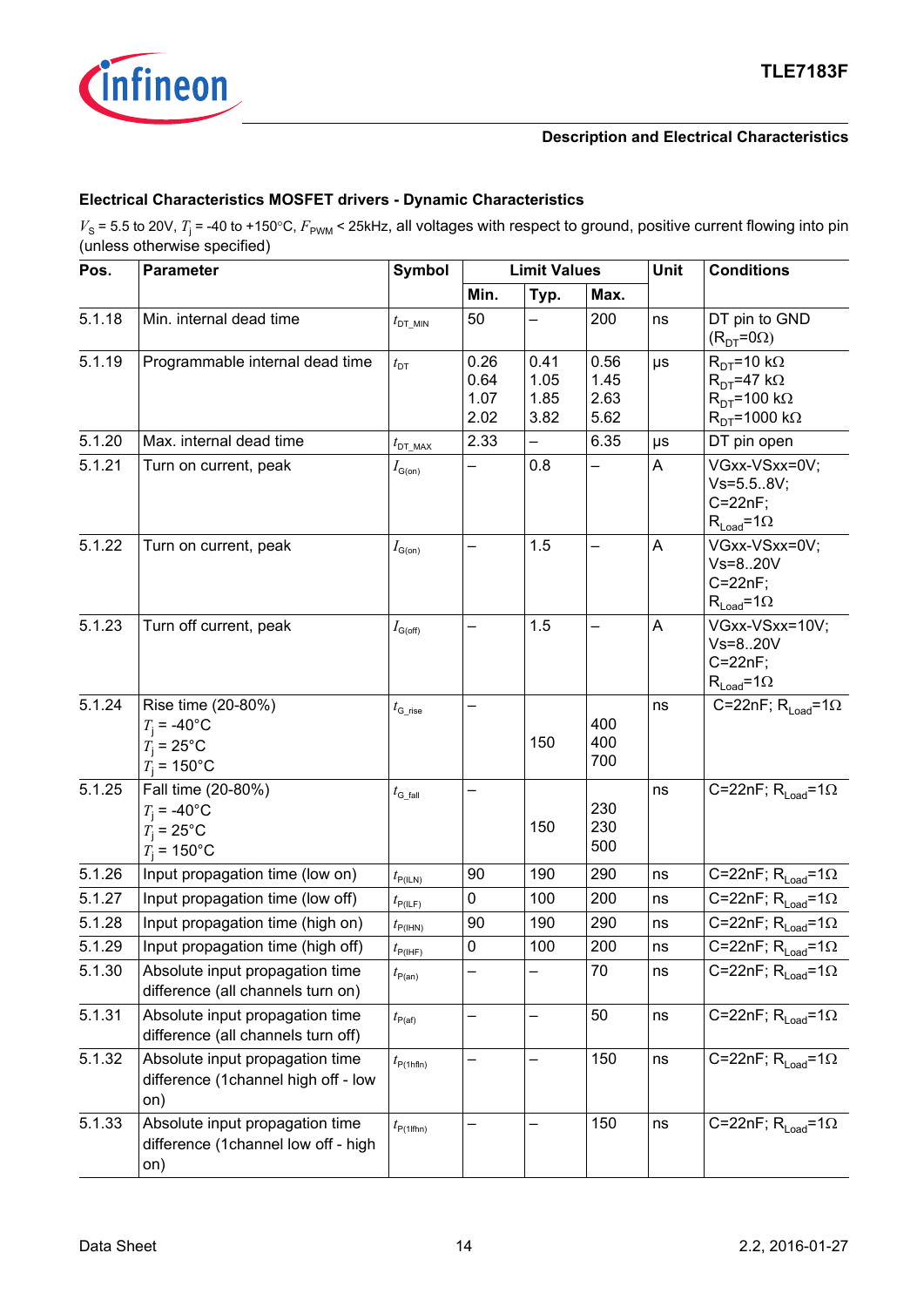

#### **Electrical Characteristics MOSFET drivers - Dynamic Characteristics**

| Pos.   | <b>Parameter</b>                                                                 | <b>Symbol</b>             |      | <b>Limit Values</b> |      |         | <b>Conditions</b>                                                        |
|--------|----------------------------------------------------------------------------------|---------------------------|------|---------------------|------|---------|--------------------------------------------------------------------------|
|        |                                                                                  |                           | Min. | Typ.                | Max. |         |                                                                          |
| 5.1.34 | Absolute input propagation time<br>difference (all channel high off - low<br>on) | $t_{\text{P(ahfin)}}$     |      |                     | 150  | ns      | C=22nF; $R_{load}$ =1 $\Omega$                                           |
| 5.1.35 | Absolute input propagation time<br>difference (all channel low off - high<br>on) | $t_{\text{P(alfhn)}}$     |      |                     | 150  | ns      | C=22nF; $R_{Load}$ =1 $\Omega$                                           |
| 5.1.36 | Wake up time; INH low to high                                                    | $t_{\text{INH\_Pen}}$     |      |                     | 20   | ms      | Driver fully<br>functional;<br>Vs=6.58V;<br>ENAx=low;<br>CPx=CBx=4.7µF   |
| 5.1.37 | Wake up time; INH low to high                                                    | $t_{\text{INH\_Pen}}$     |      |                     | 10   | ms      | Driver fully<br>functional;<br>VS=820V;<br>ENAx=low;<br>CPx=CBx=4.7µF;   |
| 5.1.38 | Wake up time logic functions; INH<br>low to high                                 | $t_{\mathsf{INH\_log}}$   |      |                     | 10   | ms      | diagnostic, OpAmp<br>working;<br>Vs=6.58V;<br>ENAx=low;<br>CPx=CBx=4.7µF |
| 5.1.39 | Wake up time logic functions; INH<br>low to high                                 | $t_{\mathsf{INH\_log}}$   |      |                     | 5    | ms      | diagnostic, OpAmp<br>working;<br>VS=820V;<br>ENAx=low;<br>CPx=CBx=4.7µF  |
| 5.1.40 | INH propagation time to disable the<br>output stages                             | $t_{\text{INH\_P(O)}}$    | —    |                     | 10   | $\mu s$ | $Vs = 5.5.8V$                                                            |
| 5.1.41 | INH propagation time to disable the<br>output stages                             | $t_{\mathsf{INH\_P(O)}}$  |      |                     | 8    | $\mu s$ | Vs=820V                                                                  |
| 5.1.42 | INH propagation time to disable the<br>entire driver IC                          | $t_{\mathsf{INH\_P(IC)}}$ |      |                     | 300  | $\mu s$ |                                                                          |
| 5.1.43 | Supply voltage $V_s$ for Wake up                                                 | $V_{\mathsf{VsWU}}$       | 6.5  |                     |      | V       | diagnostic, OpAmp<br>working;                                            |
| 5.1.44 | Charge pump frequency                                                            | $f_{\mathsf{CP}}$         | 38   | 55                  | 72   | kHz     |                                                                          |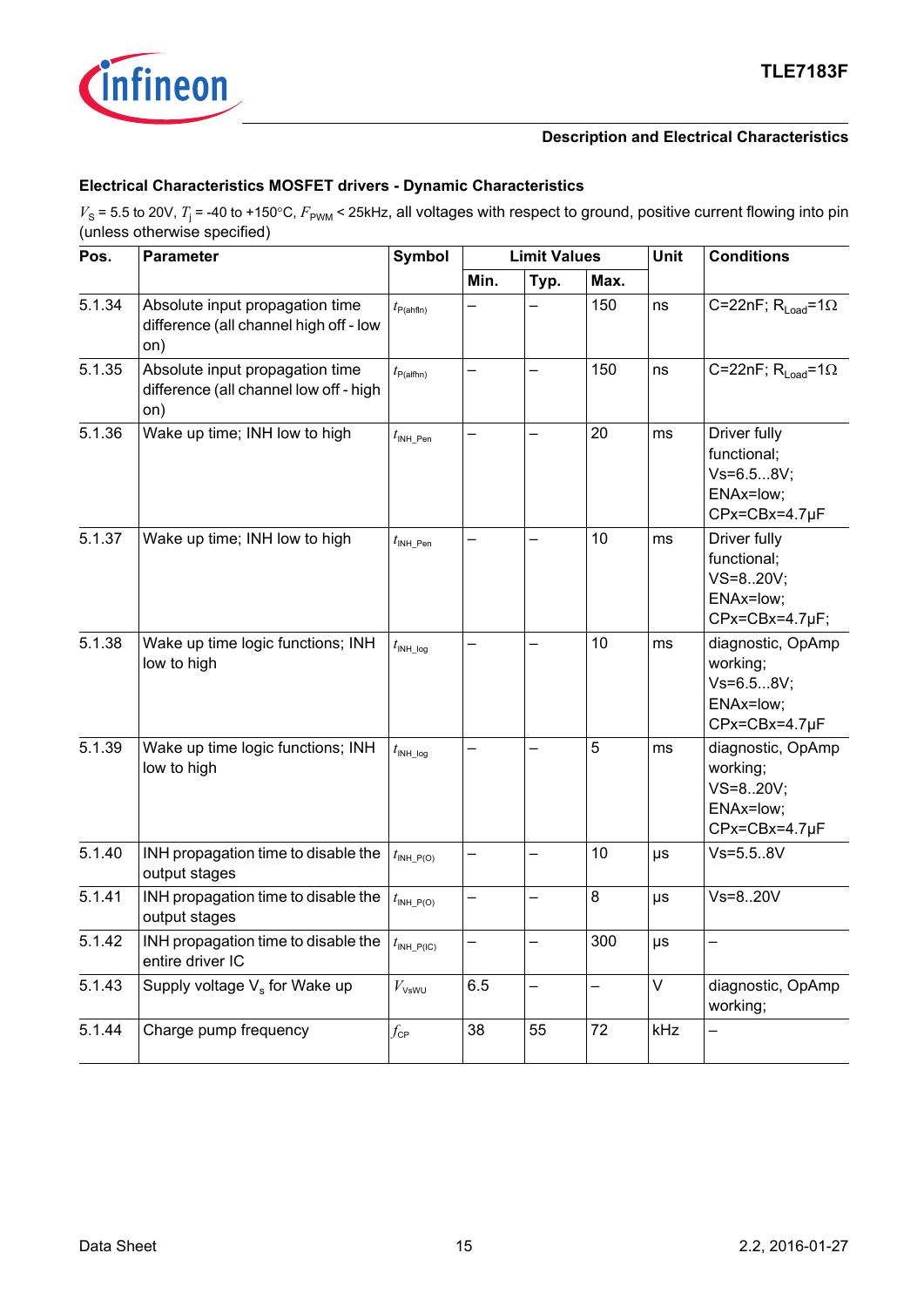

## <span id="page-15-0"></span>**5.2 Protection and Diagnostic Functions**

## <span id="page-15-5"></span><span id="page-15-1"></span>**5.2.1 Short Circuit Protection**

The TLE7183F provides a short circuit protection for the external MOSFETs. It is a monitoring of the drain-source voltage of the external MOSFETs. As soon as this voltage is higher than the short circuit detection limit, a timer will start to run.

The short circuit detection level is programmed fix in the chip. 5 different short circuit level options are available:

| <b>TLE7183</b>   | typ. short ciruit detection level |  |
|------------------|-----------------------------------|--|
| SCD <sub>1</sub> | 0.5V                              |  |
| SCD2             | 0.75V                             |  |
| SCD3             | 1.0V                              |  |
| SCD4             | 1.5V                              |  |
| SCD <sub>5</sub> | 2.0V                              |  |

#### <span id="page-15-4"></span>**Table 2 Short circuit detection level options**

After a delay of about 6 µs all external MOSFETs will be switched off until the driver is reset by the ENAx pin. The error flag is set.

The drain-source voltage monitoring of the short circuit detection for a certain external MOSFET is active as soon as the corresponding input is set to "on" and the dead time is expired.

## <span id="page-15-6"></span><span id="page-15-2"></span>**5.2.2 Overcurrent Warning**

The TLE7183F offers the possibility to shut down the output stages if a current threshold is reached. (see **[Figure 4](#page-19-1)** ). The output of the current sense OpAmp is connected to an integrated comparator, comparing the amplified current sense signal with an external adjustable threshold value. After the comparator a blanking time (1.5 µs typ.) is implemented to avoid false triggering caused by overswing of the current sense signal.

If the overcurrent situation is detected, only an error signal is given. During overcurrent the driver IC works normally. The error signal disappears as soon as the current decreases below the overcurrent limit set on the VTHOC pin. The error signal disappears as well when the current commutates from the low side MOSFET to the associated high side MOSFET (no current through the shunt resistor).

It is the decision of the user to react on the over current signal by modifying the Ixx patterns to lower the current.

## <span id="page-15-3"></span>**5.2.3 Dead Time and Shoot Through Protection**

In bridge applications it has to be assured that the external high side and low side Mosfet are not "on" at the same time, connecting directly the battery voltage to GND. The dead time generated in the TLE7183F is fixed to a minimum value of 50..200ns if the DT pin is connected to GND. This function assures a minimum dead time if the input signals coming from the µC are faulty.

The dead time can be increased beyond the internal fixed dead time by connecting the DT pin via a dead time resistor  $R_{DT}$  to GND - the larger the dead time resistor the larger the dead time (for details pls. see the "Dynamic Characteristic" table in the MOSFET driver section).

The exact dead time of the bridge is usually controlled by the PWM generation unit of the  $\mu$ C.

In addition to this dead time, the TLE7183F provides a locking mechanism, avoiding that both external MOSFETs of one half bridge can be switched on at the same time. This functionality is called shoot through protection.

If the command to switch on both high and low side switches in the same half bridge is given at the input pins, the command will be ignored.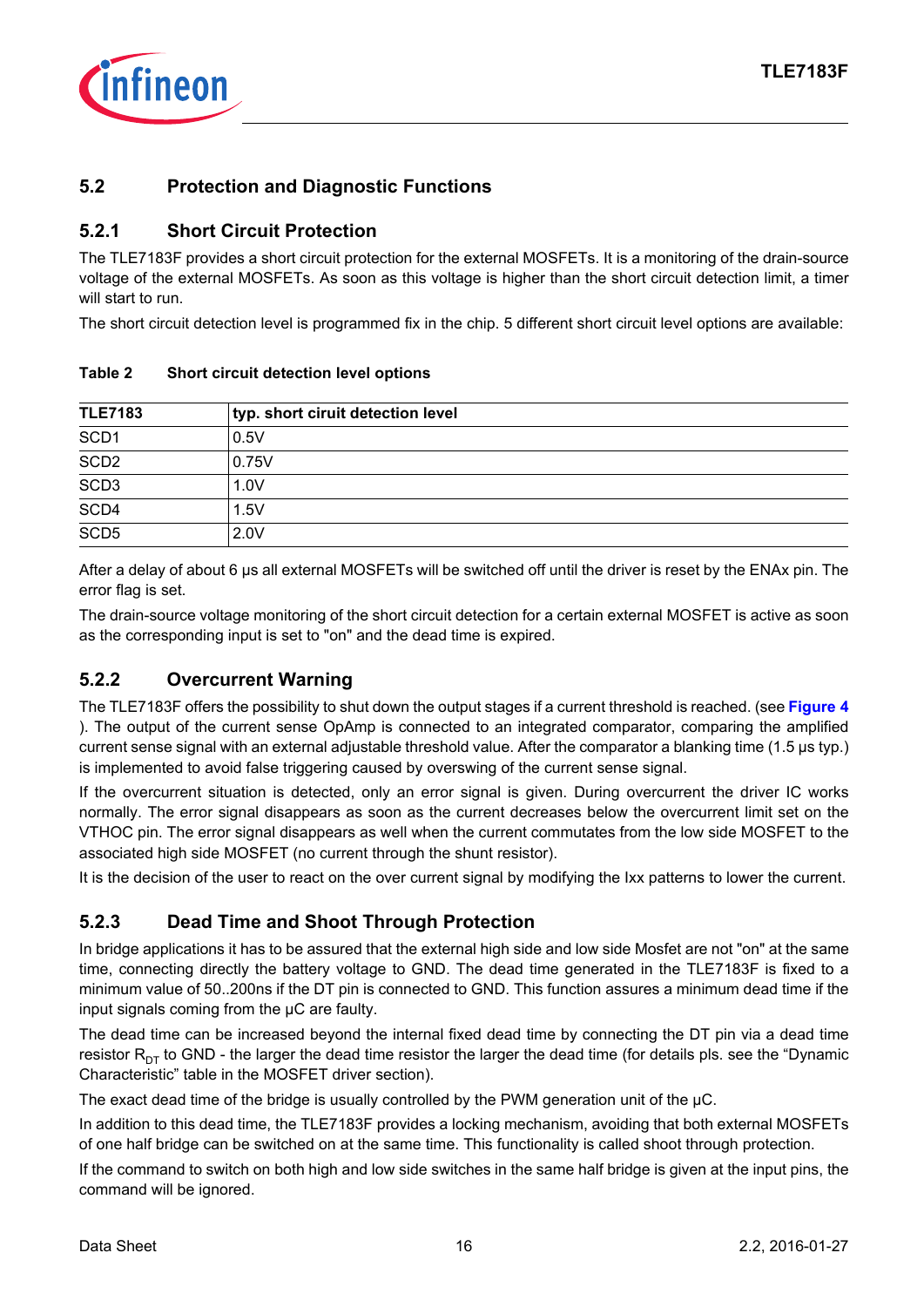

## <span id="page-16-0"></span>**5.2.4 Undervoltage Shut Down**

The TLE7183F has an integrated undervoltage shut down, to assure that the behavior of the device is predictable in all supply voltage ranges.

If the voltage of a charge pump buffer capacitors CBx reaches the undervoltage shut down level for a minimum specified filter time, the gate-source voltage of all external MOSFETs will be actively pulled to low. In this situation the short circuit detection of this output stage is deactivated to avoid a latching shut down of the driver.

As soon as the charge pump buffer voltage recovers, the output stage condition will be aligned to the input patterns automatically. This allows to continue operation of the motor in case of undervoltage shut down without a reset by the uC.

Undervoltage shut down will not occur when  $V_S > 6$  V, Q<sub>G</sub> < 250 nC, F<sub>PWM</sub> < 25 kHz, and the charge pump capacitors  $Cx = 4.7 \mu F$ .

## <span id="page-16-1"></span>**5.2.5 Overvoltage Shut Down**

The TLE7183F has an integrated overvoltage shut down to avoid destruction of the IC at high supply voltages. The voltage is observed at the Vs and the VDH pin. When one of them or all of them exceed the overvoltage shut down level for more than the specified filter time then the external MOSFETs are switched off. In addition, overvoltage will shut down the charge pumps and will discharge the charge pump capacitors. This results in an undervoltage condition which will be indicated on the ERRx pins. During overvoltage shut down the external MOSFETs and the charge pumps remain off until a reset is performed.

## <span id="page-16-2"></span>**5.2.6 Overtemperature Warning**

If the junction temperature is exceeding typ. 170°C an error signal is given as warning. The driver IC will continue to operate in order not to disturb the application.

The warning is removed automatically when the junction temperature is cooling down.It is in the responsibility of the user to protect the device against overtemperature destruction.

## <span id="page-16-3"></span>**5.2.7 ERR Pins**

The TLE7183F has two status pins to provide diagnostic feedback to the µC. The outputs of these pins are 5V push pull stages, they are either high or low.

**Table 3 Overview of error conditions**

| ERR1 | ERR <sub>2</sub> | <b>Driver conditions</b>               |
|------|------------------|----------------------------------------|
| Low  | LOW              | no errors                              |
| High | LOW              | Overtemperature or overvoltage         |
| High | High             | Undervoltage                           |
| LOW  | High             | Short circuit detection or overcurrent |

#### **Table 4 Behaviour at different error conditions**

| <b>Error condition</b>  | restart behavior                                                         | Shuts down                  |
|-------------------------|--------------------------------------------------------------------------|-----------------------------|
| Short circuit detection | Latch, reset must be performed at ENAx pin                               | All external Power -MOSFETs |
| Overcurrent warning     | Self clearing                                                            | Nothing                     |
| Undervoltage            | Auto restart                                                             | All external Power -MOSFETs |
| Overvoltage             | Latch, reset must be performed at ENAx pin   All external Power -MOSFETs |                             |
| Overtemperature warning | Self clearing                                                            | Nothing                     |

*Note: All errors do NOT lead to sleep mode. Sleep mode is only initiated with the INH pin. The latch and restart behaviour allows to distinguish between the different error types combined at the ERR signals.*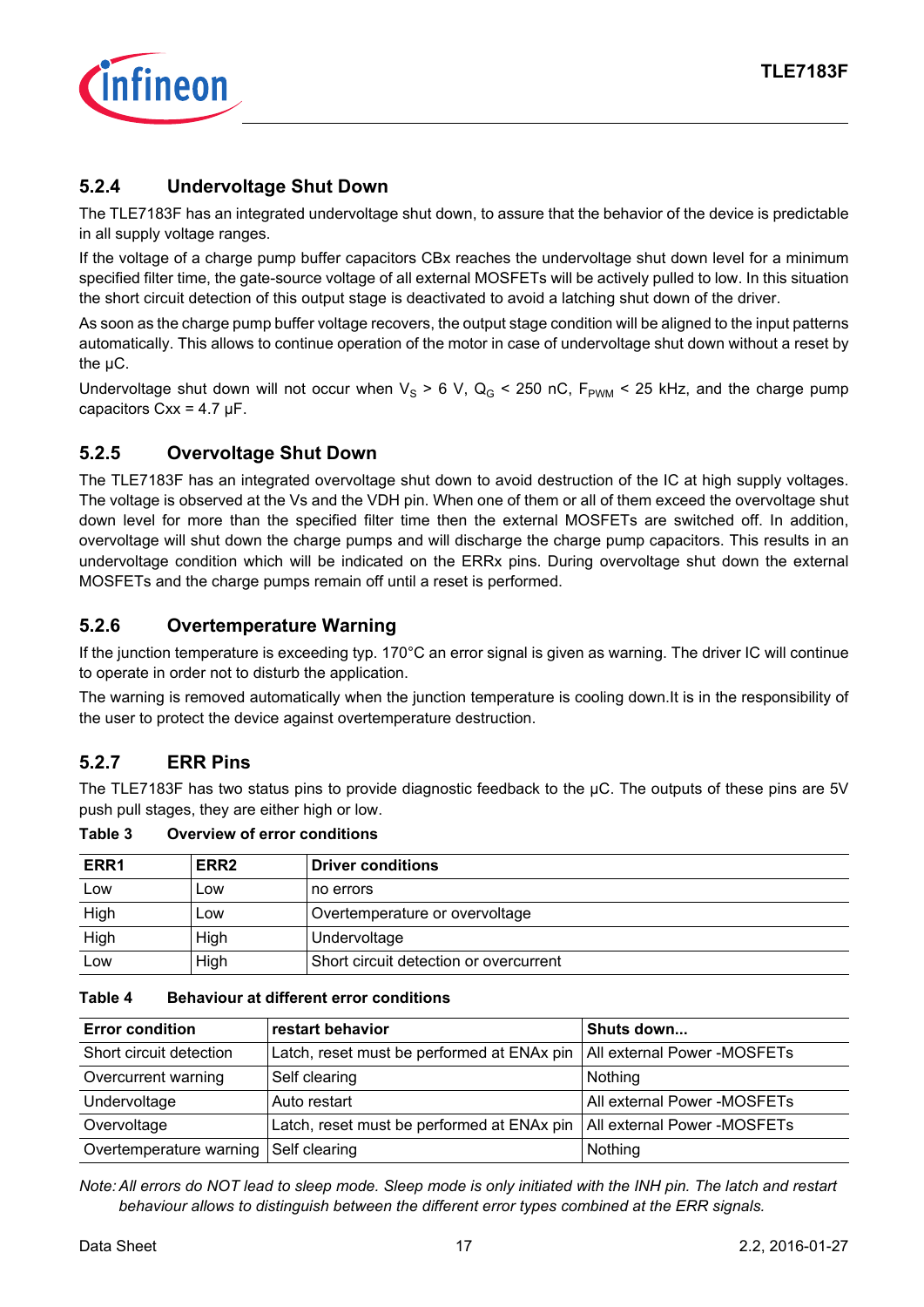

| <b>Priority</b> | Error                          |
|-----------------|--------------------------------|
|                 | Short circuit detection        |
| 2               | Undervoltage detection         |
| 3               | Overvoltage detection          |
| 4               | Overtemperature<br>Overcurrent |

#### **Table 5 Priorisation of Errors**

#### **Reset of ERROR registers and Disable**

The TLE7183F can be reseted by the enable pins ENAx. If one or two ENAx pins is pulled to low for a specified minimum time, the error registers are cleared and the external MOSFETs are switched off actively.

During disable only the errors undervoltage shut down and overtemperature warning are shown. Other errors are not displayed.

## <span id="page-17-1"></span><span id="page-17-0"></span>**5.2.8 Electrical Characteristics**

#### **Electrical Characteristics - Protection and diagnostic functions**

| Pos.   | <b>Parameter</b>                                                   | Symbol              | <b>Limit Values</b> |      |      | Unit          | <b>Conditions</b>                                       |  |
|--------|--------------------------------------------------------------------|---------------------|---------------------|------|------|---------------|---------------------------------------------------------|--|
|        |                                                                    |                     | Min.                | Typ. | Max. |               |                                                         |  |
|        | Overtemperature                                                    |                     |                     |      |      |               |                                                         |  |
| 5.2.1  | Overtemperature warning                                            | $T_{j(OW)}$         | 150                 | 170  | 190  | $^{\circ}C$   |                                                         |  |
| 5.2.2  | Hysteresis for overtemperature<br>warning                          | $dT_{\text{i(OW)}}$ | —                   | 20   |      | $^{\circ}C$   |                                                         |  |
|        | <b>Overcurrent warning</b>                                         |                     |                     |      |      |               |                                                         |  |
| 5.2.3  | Overcurrent threshold                                              | $V_{\rm THOC}$      | $\overline{2}$      | —    | 4.5  | V             | $Vs = 5.5.8V$                                           |  |
| 5.2.4  | Overcurrent threshold                                              | V <sub>THOC</sub>   | $\overline{2}$      | —    | 4.8  | V             | Vs=820V                                                 |  |
| 5.2.5  | Input offset voltage of OC Comp                                    | $V_{\text{OCOF}}$   | $-50$               | —    | 50   | mV            | —                                                       |  |
| 5.2.6  | Input offset voltage temperature<br>drift of OC Comp <sup>1)</sup> | $V_{\text{IO}}$     | $-5$                | -    | 5    | mV            | $\overline{\phantom{0}}$                                |  |
| 5.2.7  | Over current protection threshold<br>hysteresis                    | $dV_{\text{THOC}}$  | 25                  |      |      | mV            | $Vs = 5.5.8V$                                           |  |
| 5.2.8  | Over current protection threshold<br>hysteresis                    | $dV_{\text{THOC}}$  | 50                  | 80   |      | mV            | $Vs=820V$                                               |  |
| 5.2.9  | Filter time of over current protection                             | $t_{\rm OC}$        | 1.0                 | 1.5  | 3.0  | μs            |                                                         |  |
|        | <b>Short circuit protection</b>                                    |                     |                     |      |      |               |                                                         |  |
| 5.2.10 | Filter time of short circuit protection                            | $t_{\rm{SCP(off)}}$ | 4.5                 | 6.8  | 9    | μs            | default                                                 |  |
| 5.2.11 | Maximum duty cycle for no SCD <sup>2)</sup>                        | $D_{ySCDmax}$       |                     |      | 6    | $\frac{0}{0}$ | fPWM=20kHz at<br>IHx or ILx and at<br>static applied SC |  |
| 5.2.12 | minimum duty cycle for periodic<br>SCD <sup>2</sup>                | $D_{ySCDmin}$       | 13                  |      |      | %             | fPWM=20kHz at<br>IHx or ILx and at<br>static applied SC |  |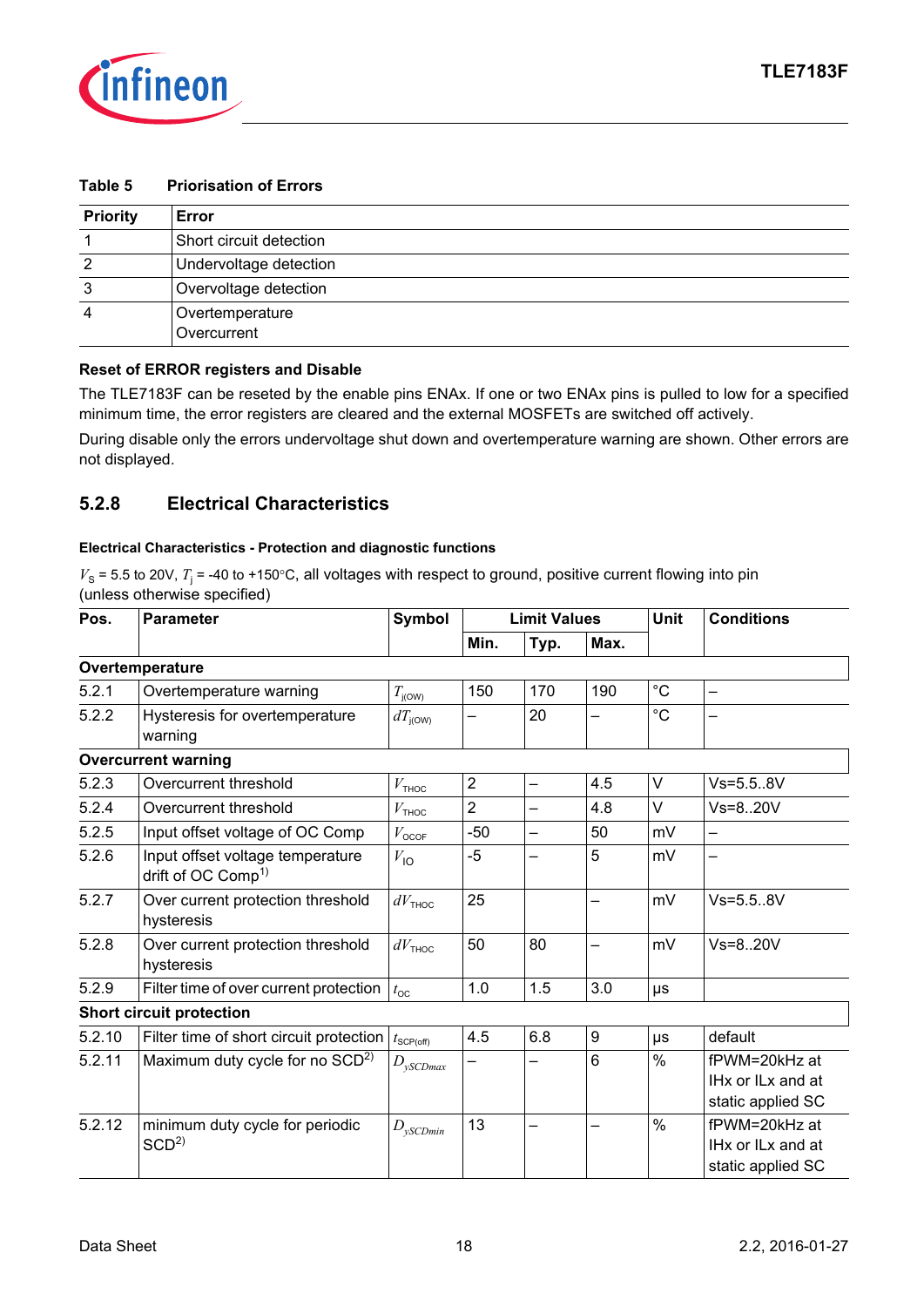

#### **Electrical Characteristics - Protection and diagnostic functions** (cont'd)

 $V_s$  = 5.5 to 20V,  $T_j$  = -40 to +150°C, all voltages with respect to ground, positive current flowing into pin (unless otherwise specified)

| Pos.            | <b>Parameter</b>                                    | <b>Symbol</b>          | <b>Limit Values</b> |                          |      | Unit    | <b>Conditions</b>         |  |  |
|-----------------|-----------------------------------------------------|------------------------|---------------------|--------------------------|------|---------|---------------------------|--|--|
|                 |                                                     |                        | Min.                | Typ.                     | Max. |         |                           |  |  |
| 5.2.13          | Short circuit protection detection<br>level SCD1    | $V_{\text{SCP1(off)}}$ | 0.3                 | 0.5                      | 0.65 | V       |                           |  |  |
| 5.2.14          | Short circuit protection detection<br>level SCD2    | $V_{\rm SCP2 (off)}$   | 0.6                 | 0.75                     | 0.9  | V       |                           |  |  |
| 5.2.15          | Short circuit protection detection<br>level SCD3    | $V_{\text{SCP3(off)}}$ | 0.85                | 1.0                      | 1.15 | V       |                           |  |  |
| 5.2.16          | Short circuit protection detection<br>level SCD4    | $V_{\text{SCP4(off)}}$ | 1.35                | 1.5                      | 1.65 | V       |                           |  |  |
| 5.2.17          | Short circuit protection detection<br>level SCD5    | $V_{\text{SCP5(off)}}$ | 1.8                 | 2.0                      | 2.2  | V       |                           |  |  |
| <b>ERR</b> pins |                                                     |                        |                     |                          |      |         |                           |  |  |
| 5.2.18          | High level output voltage of ERRx                   | $V_{\rm OHERR}$        | 4.0                 | $\overline{\phantom{0}}$ | 5.2  | V       | $I = -0.2mA$              |  |  |
| 5.2.19          | Low level output voltage of ERRx                    | $V_{\rm OLERR}$        | $-0.1$              | —                        | 0.4  | V       | $I = 0.2mA$               |  |  |
| 5.2.20          | Propagation time difference ERR1<br>to ERR2         | $t_{\text{PD(ERR)}}$   |                     |                          | 200  | ns      |                           |  |  |
| 5.2.21          | Rise time ERRx (20 - 80 %)                          | $t_{\rm r(ERR)}$       | 50                  | $\overline{\phantom{0}}$ | 600  | ns      | $C_{\text{LOAD}} = 100pF$ |  |  |
| 5.2.22          | Fall time ERRx (80 - 20 %)                          | $t_{\text{f(ERR)}}$    | 50                  | —                        | 400  | ns      | $C_{\text{LOAD}} = 100pF$ |  |  |
|                 | Over- and undervoltage                              |                        |                     |                          |      |         |                           |  |  |
| 5.2.23          | Overvoltage shut down                               | $V_{\text{OV(Off)}}$   | 28                  | $\overline{\phantom{0}}$ | 33   | V       | on Vs and/or VDH          |  |  |
| 5.2.24          | Overvoltage filter time                             | $t_{\rm OV}$           | 30                  |                          | 65   | μs      |                           |  |  |
| 5.2.25          | Undervoltage shut down CB1                          | $V_{UV1}$              | 6.75                | —                        | 8.25 | V       | CB1 to GND                |  |  |
| 5.2.26          | Undervoltage shut down CB2                          | $V_{UV2}$              | 3.9                 |                          | 5.7  | V       | CB2 to VDH                |  |  |
| 5.2.27          | Undervoltage shut down hysteresis<br>of CB1 and CB2 | $V_{\text{DUV}}$       |                     | 1.0                      |      | V       |                           |  |  |
| 5.2.28          | Undervoltage filter time                            | $t_{\text{UV}}$        | 1                   | —                        | 3    | $\mu s$ | —                         |  |  |
|                 | <b>Reset and Enable</b>                             |                        |                     |                          |      |         |                           |  |  |
| 5.2.29          | Reset time to clear ERR registers                   | $t_{\sf Res1}$         | 2.0                 | -                        | —    | $\mu s$ |                           |  |  |
| 5.2.30          | Low time of ENAx signal without<br>reset            | $t_{\sf Res0}$         |                     |                          | 0.5  | $\mu s$ |                           |  |  |
| 5.2.31          | ENAx propagation time (High --><br>Low)             | $t_{\sf PENA_H-L}$     |                     |                          | 2.0  | μs      |                           |  |  |
| 5.2.32          | ENAx propagation time (Low --><br>High)             | $t_{\sf PENA\_L-H}$    | <sup>-</sup>        |                          | 0.5  | $\mu s$ |                           |  |  |
| 5.2.33          | Return time to normal operation at<br>auto-restart  | $t_{\sf AR}$           |                     |                          | 1.0  | $\mu s$ |                           |  |  |

1) Not subject to production test; specified by design

<span id="page-18-0"></span>2) Parameters describe the behaviour of the internal SCD circuit. Therefore only internal delay times are considered. In application dead-/ delay times determined by application circuit (switching times of MOSFETs, adjusted dead time) have to be considered as well.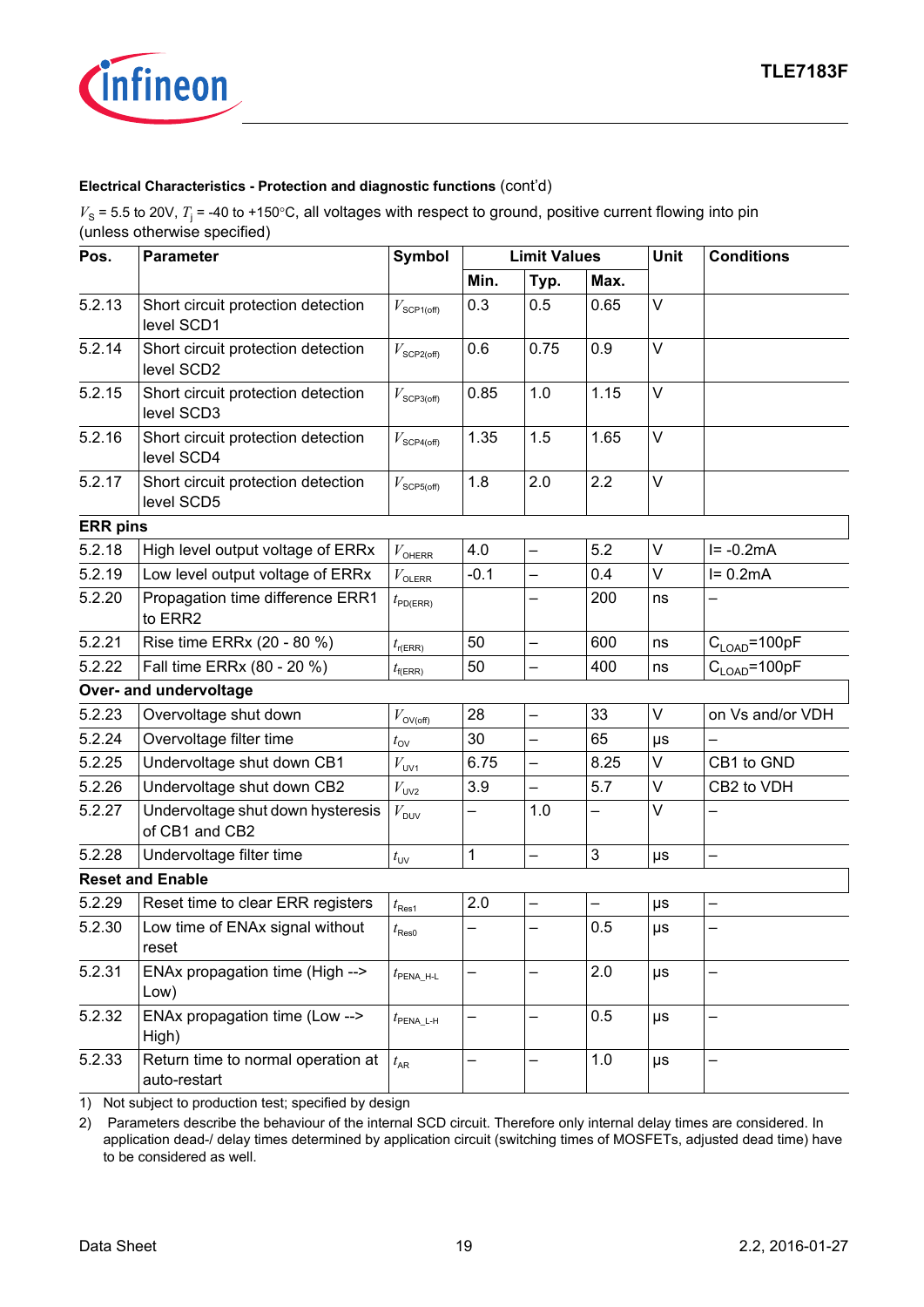

## <span id="page-19-0"></span>**5.3 Shunt Signal Conditioning**

The TLE7183F incorporates a fast and precise operational amplifier for conditioning and amplification of the current sense shunt signal. Additionally, one reference bias buffer is integrated to provide an adjustable bias reference for the three OpAmps. The voltage devider on the VRI pin should be less than 50 kOhm, the filtering capacitor less than 1.2 µF - if needed at all. The gain of the OpAmp is adjustable by external resistors within a range of 5 to 15.

When V(ISP) = V(ISN), VO provides the reference voltage VRO. VRO is normally half of the regulated voltage provided from an external voltage regulator for the ADC used to read the current sense signal. The additional buffer allows bi-directional current sensing and permits the adaptation of the reference bias to different µC I/O voltages. The reference buffer assures a stable reference voltage even in the high frequency range.

The output of the I-DC link Opamp Vo is not short-circuit proof.



<span id="page-19-1"></span>**Figure 4 Shunt Signal Conditioning Block Diagram and Over Current Limitation**

Over current warning see **[Chapter 5.2.2](#page-15-6)**.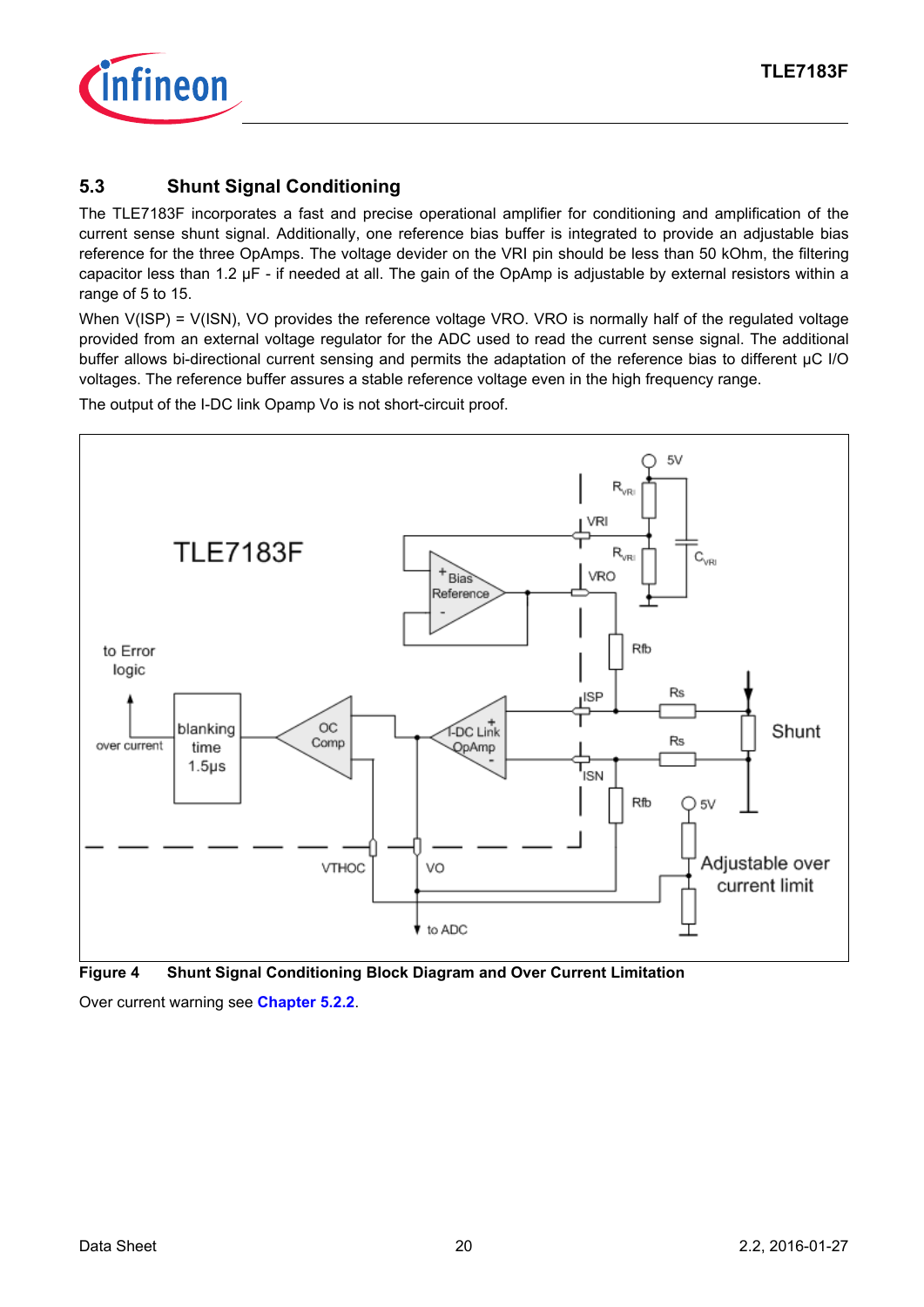

## <span id="page-20-0"></span>**5.3.1 Electrical Characteristics**

## **Electrical Characteristics - Current sense signal conditioning**

<span id="page-20-4"></span><span id="page-20-3"></span><span id="page-20-2"></span><span id="page-20-1"></span>

| Pos.   | <b>Parameter</b>                                                                | <b>Symbol</b>                | <b>Limit Values</b> |                          |                  | Unit                     | <b>Conditions</b>                                                                       |  |  |
|--------|---------------------------------------------------------------------------------|------------------------------|---------------------|--------------------------|------------------|--------------------------|-----------------------------------------------------------------------------------------|--|--|
|        |                                                                                 |                              | Min.                | Typ.                     | Max.             |                          |                                                                                         |  |  |
| 5.3.1  | Series resistors                                                                | $R_{\rm S}$                  | 100                 | 500                      | 1000             | Ω                        |                                                                                         |  |  |
| 5.3.2  | Feedback resistor<br>Limited by the output voltage<br>dynamic range             | $R_{\text{fb}}$              | 2000                | 7500                     | —                | $\Omega$                 |                                                                                         |  |  |
| 5.3.3  | Resistor ratio (gain ratio)                                                     | $R_{\text{fb}}/R_{\text{S}}$ | 5                   | $\overline{\phantom{0}}$ | 15               | $\overline{\phantom{0}}$ | $\equiv$                                                                                |  |  |
| 5.3.4  | Steady state differential input<br>voltage range across VIN <sup>1)</sup>       | $V_{\textsf{IN}(ss)}$        | $-400$              |                          | 400              | mV                       |                                                                                         |  |  |
| 5.3.5  | Transient differential input voltage<br>range across VIN                        | $V_{\text{IN(tr)}}$          | $-800$              | $\overline{\phantom{0}}$ | 800              | mV                       | $\overline{\phantom{0}}$                                                                |  |  |
| 5.3.6  | Input differential voltage (ISP - ISN)                                          | $V_{\mathsf{IDR}}$           | $-800$              | $\overline{a}$           | 800              | mV                       |                                                                                         |  |  |
| 5.3.7  | Input voltage (Both Inputs - GND)<br>(ISP - GND) or (ISN -GND)                  | $V_{\rm LL}$                 | $-800$              |                          | 1500             | mV                       | Vs=5.58V                                                                                |  |  |
| 5.3.8  | Input voltage (Both Inputs - GND)<br>(ISP - GND) or (ISN -GND)                  | $V_{\mathsf{LL}}$            | $-800$              | -                        | 2000             | mV                       | Vs=820V                                                                                 |  |  |
| 5.3.9  | Input offset voltage of the I-DC link<br>OpAmp                                  | $V_{\text{IO}}$              |                     | 1                        | $+/-5$           | mV                       | $R_s$ =500 $\Omega$ ; V <sub>CM</sub> =0V;<br>$V_0 = 1.65V;$<br>$V_{\text{RI}}$ =1.65V  |  |  |
| 5.3.10 | Input offset voltage temperature<br>drift of the I-DC link OpAmp <sup>2)</sup>  | $V_{\text{IO}}$              |                     | 1                        | $\boldsymbol{2}$ | mV                       | $R_s$ =500 $\Omega$ ; V <sub>CM</sub> =0V;<br>$V_0 = 1.65V;$<br>$V_{\text{RI}} = 1.65V$ |  |  |
| 5.3.11 | Input offset voltage of the reference<br>buffer                                 | $V_{\text{IO}}$              |                     | 1                        | $+/-5$           | mV                       | $\overline{\phantom{0}}$                                                                |  |  |
| 5.3.12 | Input offset voltage temperature<br>drift of the reference buffer <sup>2)</sup> | $V_{\text{IO}}$              |                     | 1                        | $\overline{2}$   | mV                       |                                                                                         |  |  |
| 5.3.13 | Input range at VRI                                                              | $V_{\text{IO}}$              | 1.2                 | $\overline{a}$           | 2.8              | $\vee$                   |                                                                                         |  |  |
| 5.3.14 | Input bias current (ISx to GND)                                                 | $I_{\sf IB}$                 |                     | $\overline{\phantom{0}}$ | 300              | μA                       | $V_{CM}$ =0V; V <sub>o</sub> =open                                                      |  |  |
| 5.3.15 | High level output voltage of VO                                                 | $V_{\text{OH}}$              | 4.8                 |                          | 5.2              | V                        | $V_{\text{RI}}$ =1.65V/2.5V;<br>$I_{OH} = -3mA$                                         |  |  |
| 5.3.16 | Low level output voltage of VO                                                  | $V_{\text{OL}}$              | $-0.1$              |                          | 0.2              | V                        | $V_{\text{RI}} = 1.65 \text{V} / 2.5 \text{V}$ ;<br>$I_{OH} = 3mA$                      |  |  |
| 5.3.17 | Output voltage of VO3)<br>$V_{\text{RI}}$ = 2.5V,<br>$V_{\text{RI}}$ =1.65V     | $V_{OR}$                     | 2.42<br>1.58        | 2.50<br>1.65             | 2.58<br>1.73     | $\vee$                   | $V_{IN(SS)} = 0V;$<br>Gain=15;                                                          |  |  |
| 5.3.18 | Temperature drift of output voltage<br>of $VO^{3)}$                             | $V_{\rm O}$                  | 0                   |                          | 32               | mV                       | $V_{IN(SS)} = 0V;$<br>Gain=15                                                           |  |  |
| 5.3.19 | Output short circuit current                                                    | $I_{\rm SC}$                 | 5                   | $\overline{\phantom{0}}$ | -                | mA                       |                                                                                         |  |  |
| 5.3.20 | Differential input resistance <sup>2)</sup>                                     | $R_{\rm I}$                  | 100                 |                          |                  | $k\Omega$                |                                                                                         |  |  |
| 5.3.21 | Common mode input capacitance <sup>2)</sup>                                     | $C_{\sf CM}$                 |                     | 10kHz<br>10<br>рF<br>-   |                  |                          |                                                                                         |  |  |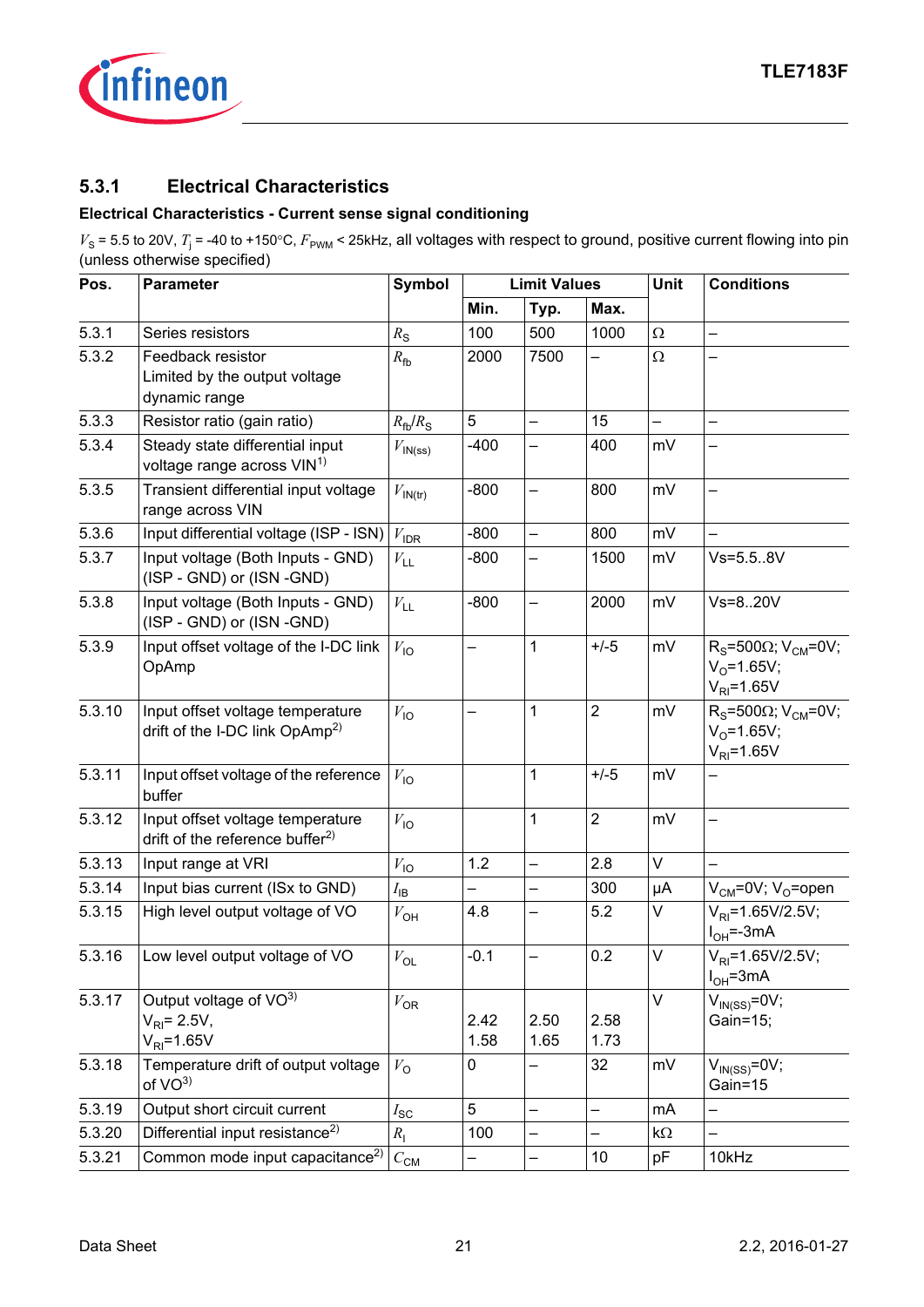

## **Electrical Characteristics - Current sense signal conditioning** (cont'd)

 $V_s$  = 5.5 to 20V,  $T_j$  = -40 to +150°C,  $F_{\text{PWM}}$  < 25kHz, all voltages with respect to ground, positive current flowing into pin (unless otherwise specified)

| Pos.   | <b>Parameter</b>                                                                                                                 | <b>Symbol</b>                                  | <b>Limit Values</b>      |                |              | Unit       | <b>Conditions</b>                                                                                     |
|--------|----------------------------------------------------------------------------------------------------------------------------------|------------------------------------------------|--------------------------|----------------|--------------|------------|-------------------------------------------------------------------------------------------------------|
|        |                                                                                                                                  |                                                | Min.                     | Typ.           | Max.         |            |                                                                                                       |
| 5.3.22 | Common mode rejection ratio at<br>DC<br>$CMRR =$<br>20*Log((Vout_diff/Vin_diff) *<br>(Vin_CM/Vout_CM))                           | <b>CMRR</b>                                    | 80                       | 100            |              | db         |                                                                                                       |
| 5.3.23 | Common mode suppression <sup>4)</sup> with<br>CMS = 20*Log(Vout_CM/Vin_CM)<br>$Freq = 100kHz$<br>$Freq = 1MHz$<br>$Freq = 10MHz$ | CMS                                            |                          | 62<br>43<br>33 |              | db         | VIN=360mV*<br>$sin(2*π*freq*t);$<br>$Rs = 500\Omega$ ;<br>$Rfb = 7500\Omega$ ;<br>VRI=1.65/2.5V       |
| 5.3.24 | Slew rate                                                                                                                        | dV/dt                                          | 3                        | 10             |              | $V/\mu s$  | Gain>= 5;<br>$R_1 = 1.0 k\Omega$ ;<br>$C_1 = 500pF$                                                   |
| 5.3.25 | Large signal open loop voltage gain<br>(DC)                                                                                      | $A_{OL}$                                       | 80                       | 100            | -            | dB         |                                                                                                       |
| 5.3.26 | Unity gain bandwidth                                                                                                             | <b>GBW</b>                                     | 10                       | 20             | <sup>-</sup> | <b>MHz</b> | $R_1 = 1k\Omega$ ; C <sub>1</sub> =100pF                                                              |
| 5.3.27 | Phase margin <sup>2)</sup>                                                                                                       | $\phi_{\rm M}$                                 | $\overline{\phantom{0}}$ | 50             | —            | $\circ$    | Gain $>=$ 5;<br>$R_1 = 1k\Omega$ ; C <sub>1</sub> =100pF                                              |
| 5.3.28 | Gain margin <sup>2)</sup>                                                                                                        | $A_{\mathsf{M}}$                               | $\overline{\phantom{0}}$ | 12             |              | db         | $R_1 = 1k\Omega$ ; C <sub>1</sub> = 100pF                                                             |
| 5.3.29 | <b>Bandwidth</b>                                                                                                                 | BW <sub>G</sub>                                | 1.6                      |                |              | <b>MHz</b> | Gain=15;<br>$R_1 = 1k\Omega$ ;<br>$C_1 = 500pF;$<br>$R_s = 500\Omega$                                 |
| 5.3.30 | Output settle time to 98% <sup>1)</sup>                                                                                          | $t_{\rm set}$                                  |                          | 1              | 1.8          | $\mu s$    | Gain=15;<br>$R_1 = 1k\Omega$ ;<br>$C_1 = 500pF;$<br>$0.3 <$ VO < 4.8V;<br>$R_s = 500\Omega$           |
| 5.3.31 | Output rise time 10% to 90% <sup>1)</sup>                                                                                        | $\mathfrak{t}_{\scriptscriptstyle \sf{Irise}}$ |                          |                | 1            | μs         | Gain=15:<br>$R_1 = 1k\Omega$ ; C <sub>1</sub> = 500pF;<br>$0.3 <$ VO $<$ 4.8V;<br>$R_s = 500\Omega$   |
| 5.3.32 | Output fall time 90% to 10% <sup>1)</sup>                                                                                        | $t_{\text{lfall}}$                             |                          |                | 1            | $\mu s$    | Gain=15;<br>$R_1 = 1k\Omega$ ; C <sub>1</sub> = 500pF;<br>$0.3 <$ VO $<$ 4.8V;<br>$R_s = 500\Omega$ ; |

<span id="page-21-2"></span>1) Input current and output amplifier characteristics:

"Output signal must be amplified and available at 2µs after input signal change (Gain 5...15)

<span id="page-21-0"></span>2) Not subject to production test; specified by design

<span id="page-21-1"></span>3) calculated out of **[5.3.9](#page-20-1)**, **[5.3.10](#page-20-2)**, **[5.3.11](#page-20-3)** and **[5.3.12](#page-20-4)**

<sup>4)</sup> Without considering any offsets such as input offset voltage, internal miss match and assuming no tolerance error in external resistors.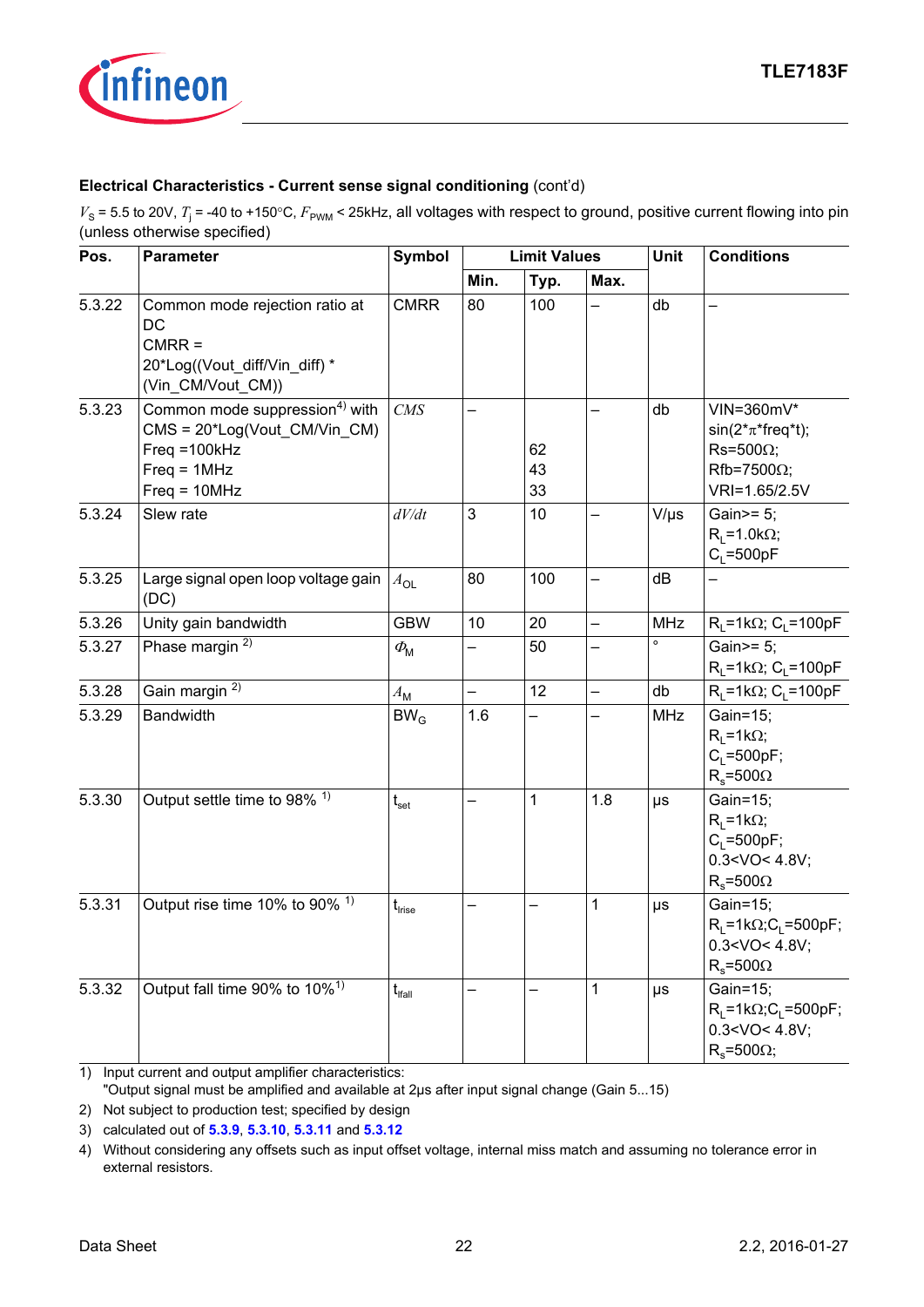

## <span id="page-22-0"></span>**5.4 Phase voltage feedback**

The TLE7183F incorporates an fast conversion of the phase voltages into logic signals. The threshold values are proportional to  $V_{DH}$ . The outputs are 5V push pull stages. When they are not used they can be left open.





### <span id="page-22-1"></span>**5.4.1 Electrical Characteristics**

#### **Electrical Characteristics - Phase Voltage Feedback**

| Pos.  | <b>Parameter</b>                                  | Symbol                          |        | <b>Limit Values</b> |      | <b>Unit</b>          | <b>Conditions</b>                          |
|-------|---------------------------------------------------|---------------------------------|--------|---------------------|------|----------------------|--------------------------------------------|
|       |                                                   |                                 | Min.   | Typ.                | Max. |                      |                                            |
| 5.4.1 | Low level threshold                               | $V_{\text{ILfb}}$               | 35     | 40                  | 45   | $%$ of<br><b>VDH</b> | <b>VDH&gt;5.5V</b><br>$V_{SHX}$ decreasing |
| 5.4.2 | High level threshold                              | $V_{\text{Hfb}}$                | 55     | 60                  | 65   | $%$ of<br><b>VDH</b> | VDH > 5.5V<br>$V_{SHX}$ decreasing         |
| 5.4.3 | High level output voltage of x fb                 | $V_{\text{OHfb}}$               | 4.0    |                     | 5.2  | $\vee$               | $I = -0.5mA$                               |
| 5.4.4 | Low level output voltage of x f                   | $V_{\text{OLfb}}$               | $-0.1$ |                     | 0.2  | $\vee$               | $I = 0.5mA$                                |
| 5.4.5 | Propagation delay time incl. rise or fall<br>time | $t_{\text{PDFb}}$               |        |                     | 110  | ns                   | $C_{\text{LOAD}}$ <100pF                   |
| 5.4.6 | Matching of propagation delay time                | $t_{\scriptsize{\text{dPDFb}}}$ |        |                     | 30   | ns                   |                                            |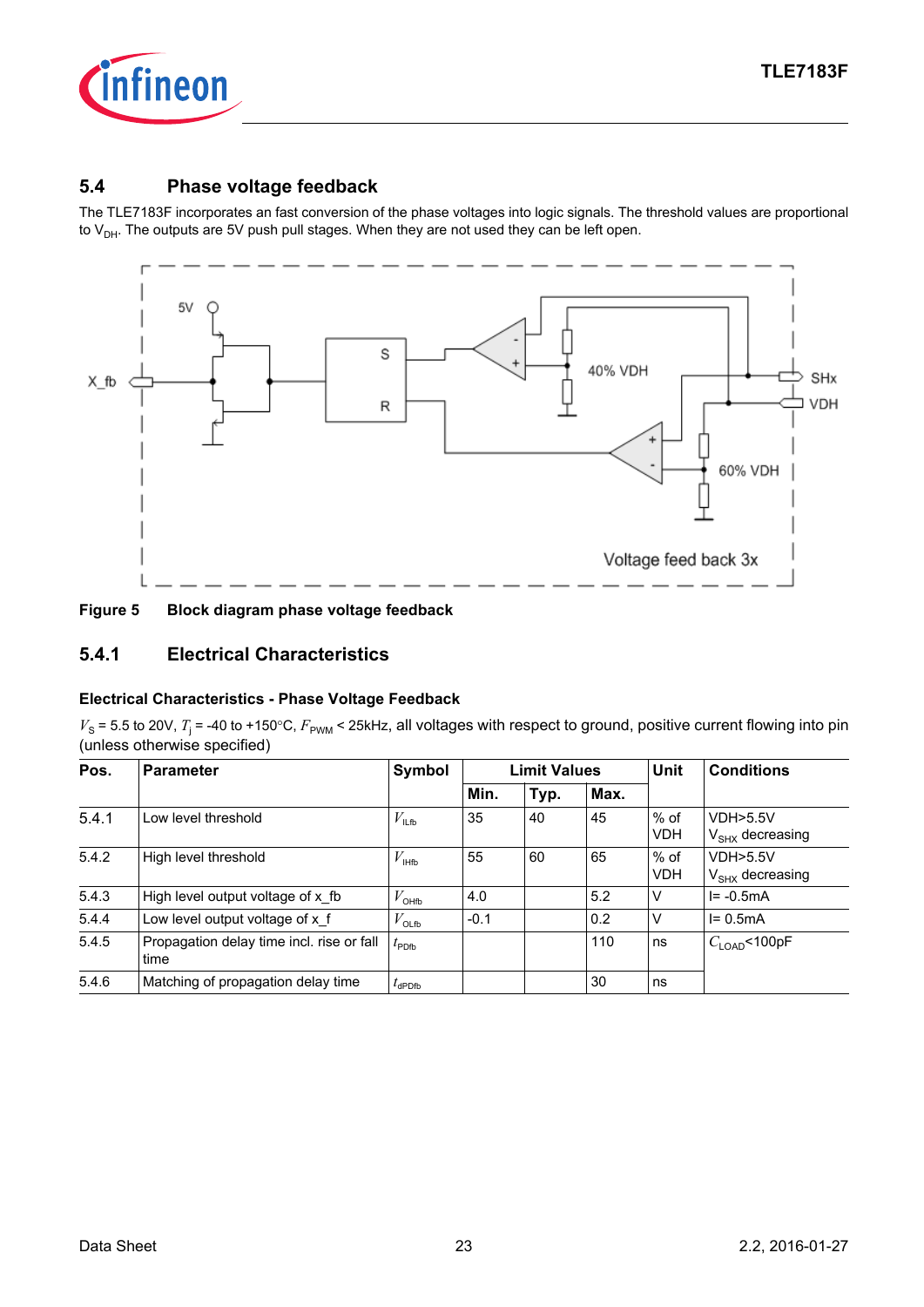

#### **Application Description**

## <span id="page-23-0"></span>**6 Application Description**

In the automotive sector there are more and more applications requiring high performance motor drives, such as electro-hydraulic or electric power steering. In these applications 3 phase motors, synchronous and asynchronous, are used, combining high output performance, low space requirements and high reliability.



**Figure 6 Application Circuit - TLE 7183 F**

*Note: This is a very simplified example of an application circuit. The function must be verified in the real application.*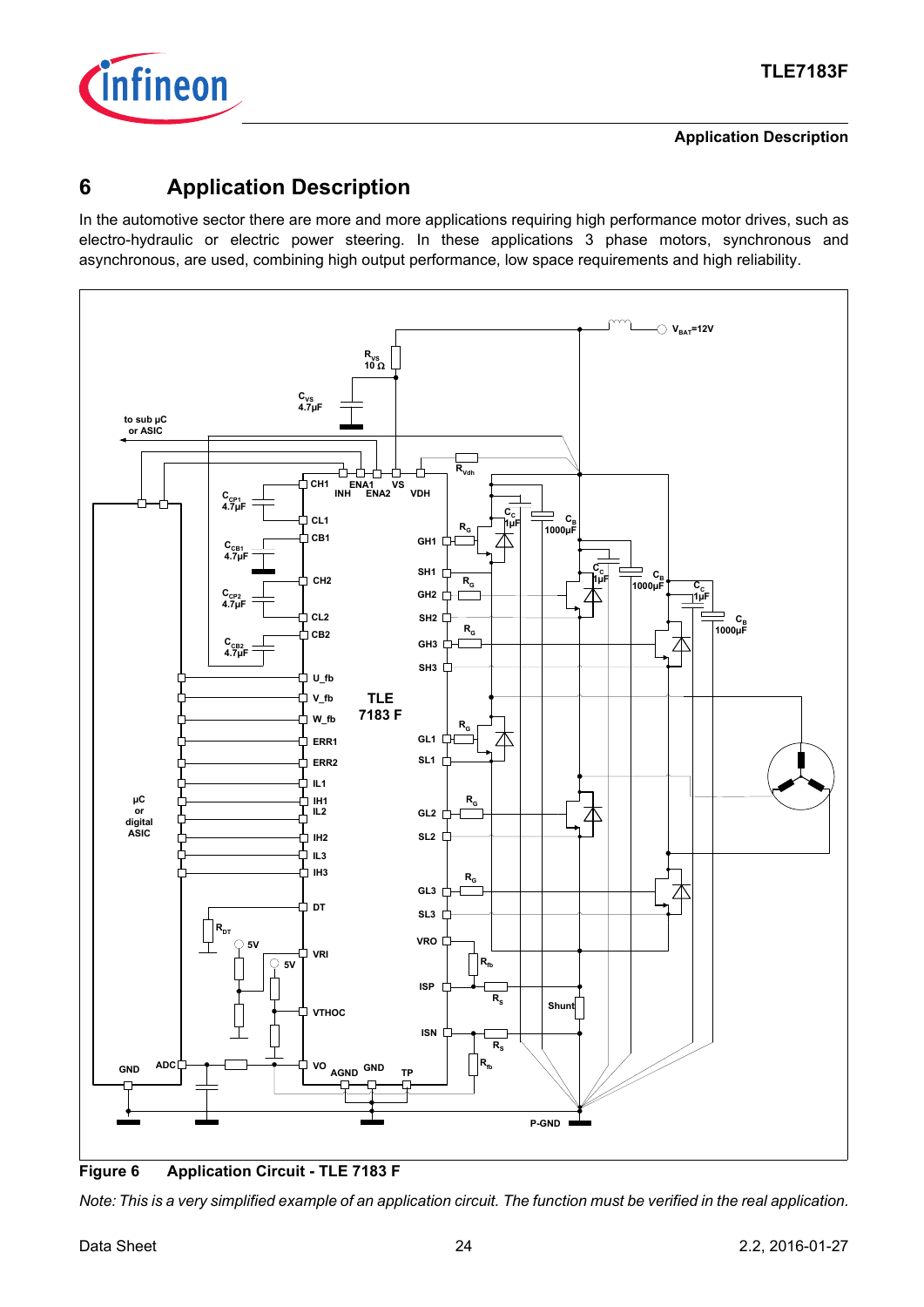

## **Application Description**

## <span id="page-24-0"></span>**6.1 Layout Guide Lines**

Please refer also to the simplified application example.

- Three seperated bulk capacitors  $C_B$  should be used one per half bridge
- Three seperated ceramic capacitors  $C_c$  should be used one per half bridge
- Each of the 3 bulk capacitors  $C_B$  and each of the 3 ceramic capacitors  $C_C$  should be assigned to one of the half bridges and should be placed very close to it
- The components within one half bridge should be placed close to each other: high side MOSFET, low side MOSFET, bulk capacitor  $C_B$  and ceramic capacitor  $C_C$  ( $C_B$  and  $C_C$  are in parallel) and the shunt resistor form a loop that should be as small and tight as possible. The traces should be short and wide
- The three half bridges can be seperated; yet, when there is one common GND referenced shunt resistor for the three half bridges the sources of the three low side MOSFETs should be close to each other and close to the common shunt resistor
- VDH is the sense pin used for short circuit detection; VDH should be routed (via Rvdh) to the common point of the drains of the high side MOSFETs to sense the voltage present on drain high side
- CB2 is the buffer capacitor of charge pump 2; its negative terminal should be routed to the common point of the drains of the high side MOSFETs as well - this connection should be low inductive / resistive
- Additional R-C snubber circuits (R and C in series) can be placed to attenuate/suppress oscillations during switching of the MOSFETs, there may be one or two snubber circuits per half bridge, R (several Ohm) and C (several nF) must be low inductive in terms of routing and packaging (ceramic capacitors)
- the exposed pad on the backside of the VQFN should be connected to GND

## <span id="page-24-1"></span>**6.2 Further Application Information**

• For further information you may contact **<http://www.infineon.com/>**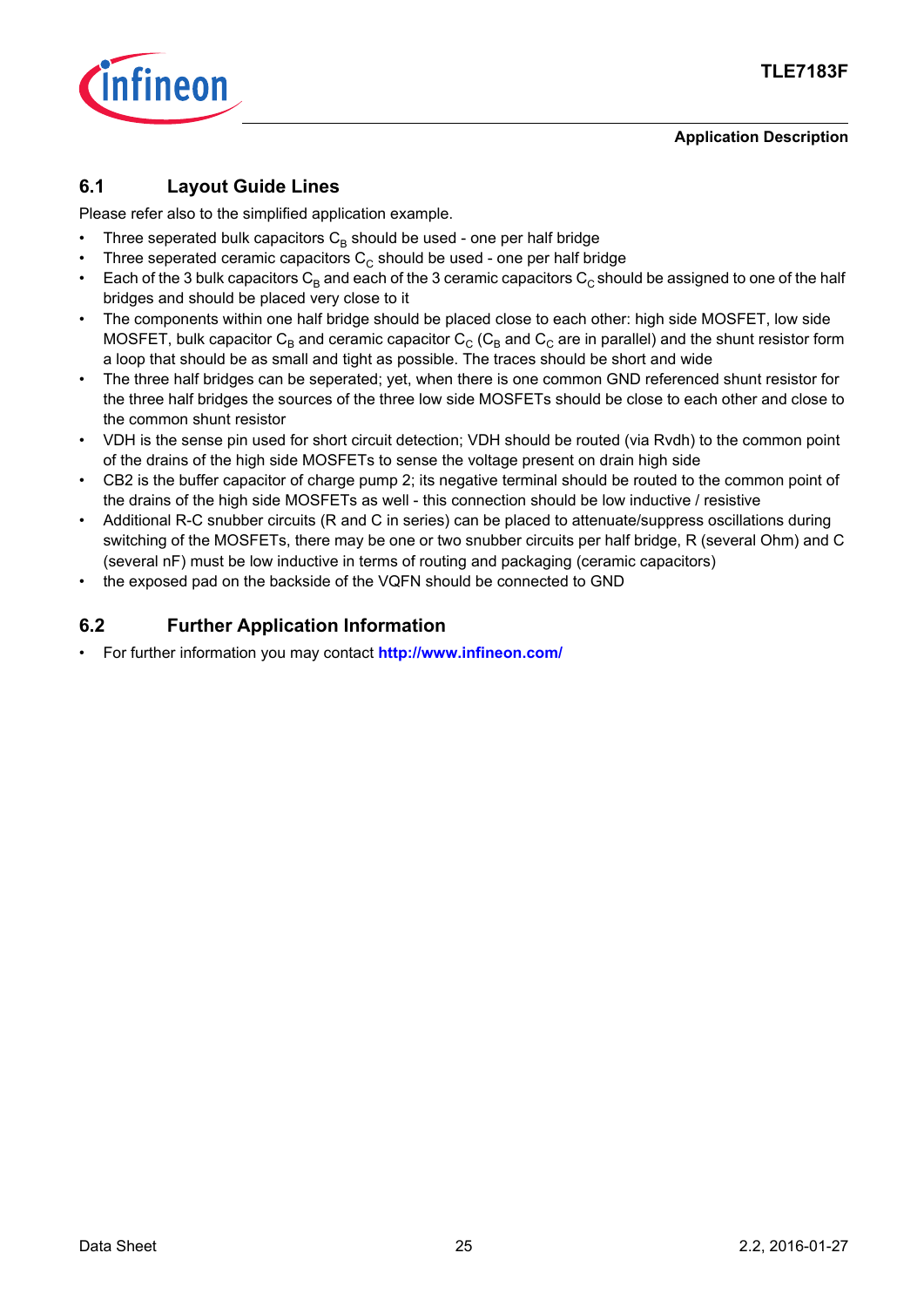

#### **Package Outlines**

## <span id="page-25-0"></span>**7 Package Outlines**



**Figure 7 PG-VQFN-48**

### **Green Product**

To meet the world-wide customer requirements for environmentally friendly products and to be compliant with government regulations the device is available as a green product. Green products are RoHS-Compliant (i.e Pb-free finish on leads and suitable for Pb-free soldering according to IPC/JEDEC J-STD-020).

You can find all of our packages, sorts of packing and others in our Infineon Internet Page "Products": [http://www.infineon.com/products](http://www.infineon.com/products/). Dimensions in mm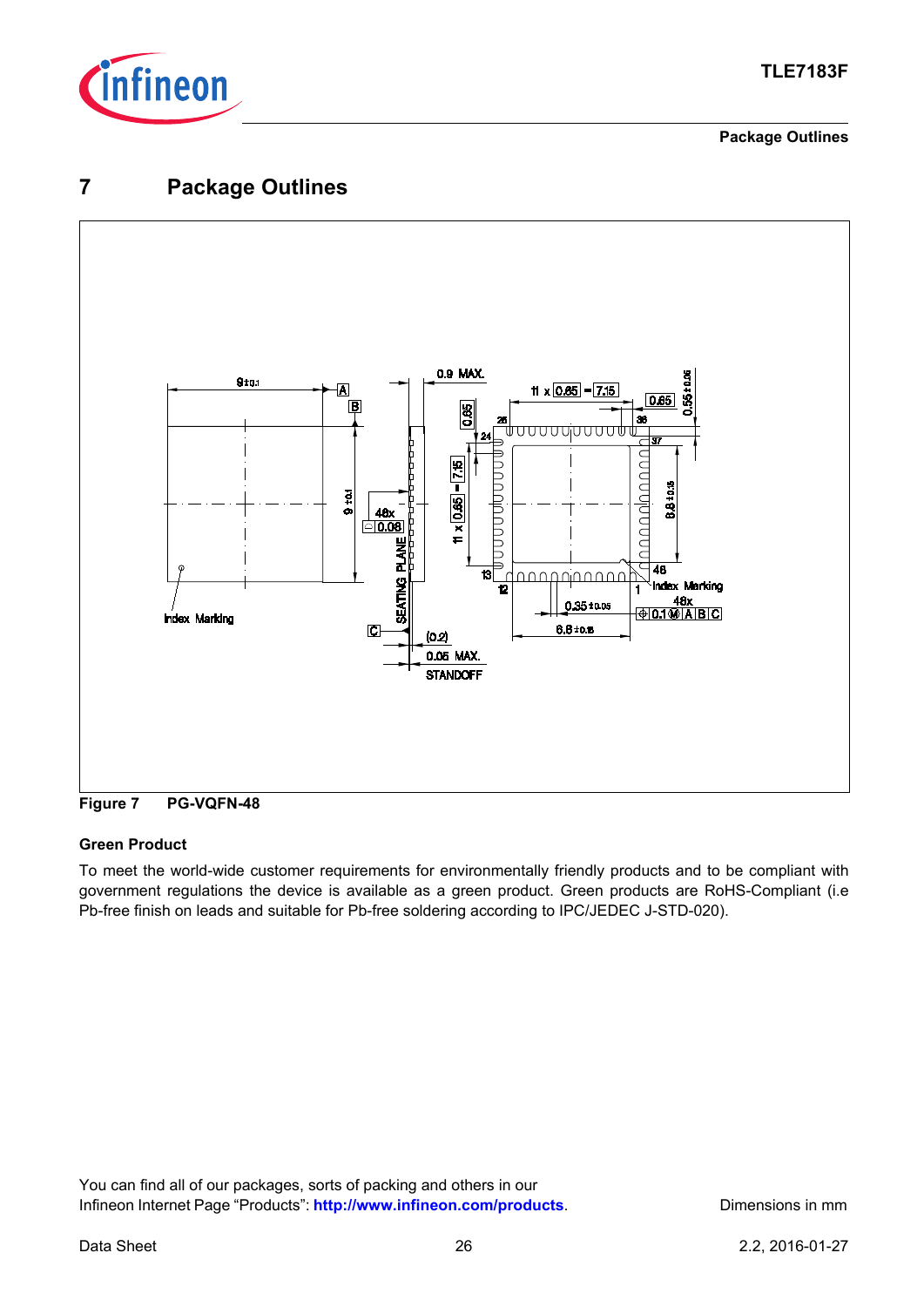

# <span id="page-26-0"></span>**8 Revision History**

| <b>Version</b>   | Date       | Changes                                                                                                                                                                                                                                                                                                                                                                              |
|------------------|------------|--------------------------------------------------------------------------------------------------------------------------------------------------------------------------------------------------------------------------------------------------------------------------------------------------------------------------------------------------------------------------------------|
| V2.2             | 2016-01-27 | package adjustments                                                                                                                                                                                                                                                                                                                                                                  |
| V <sub>2.1</sub> | 2007-08-08 | <b>Chapter 1: title overview added</b><br><b>Chapter 1:</b> description paragaph 2 added<br><b>Chapter 1: edit table overview</b><br><b>Chapter 4.1:</b> parameter 4.1.26 ambient temperature deleted<br><b>Chapter 5.2.1:</b> table 2: Short circuit detection level options added<br>Chapter 5.2.8: parameter 5.2.13-5.2.17 min. max values defined; comment on<br>request deleted |
| V2.0             | 2006-10-18 | change of specified supply voltage range from Vs=820V to Vs=5.520V incl.<br>adjustment of values<br>Final datasheet                                                                                                                                                                                                                                                                  |